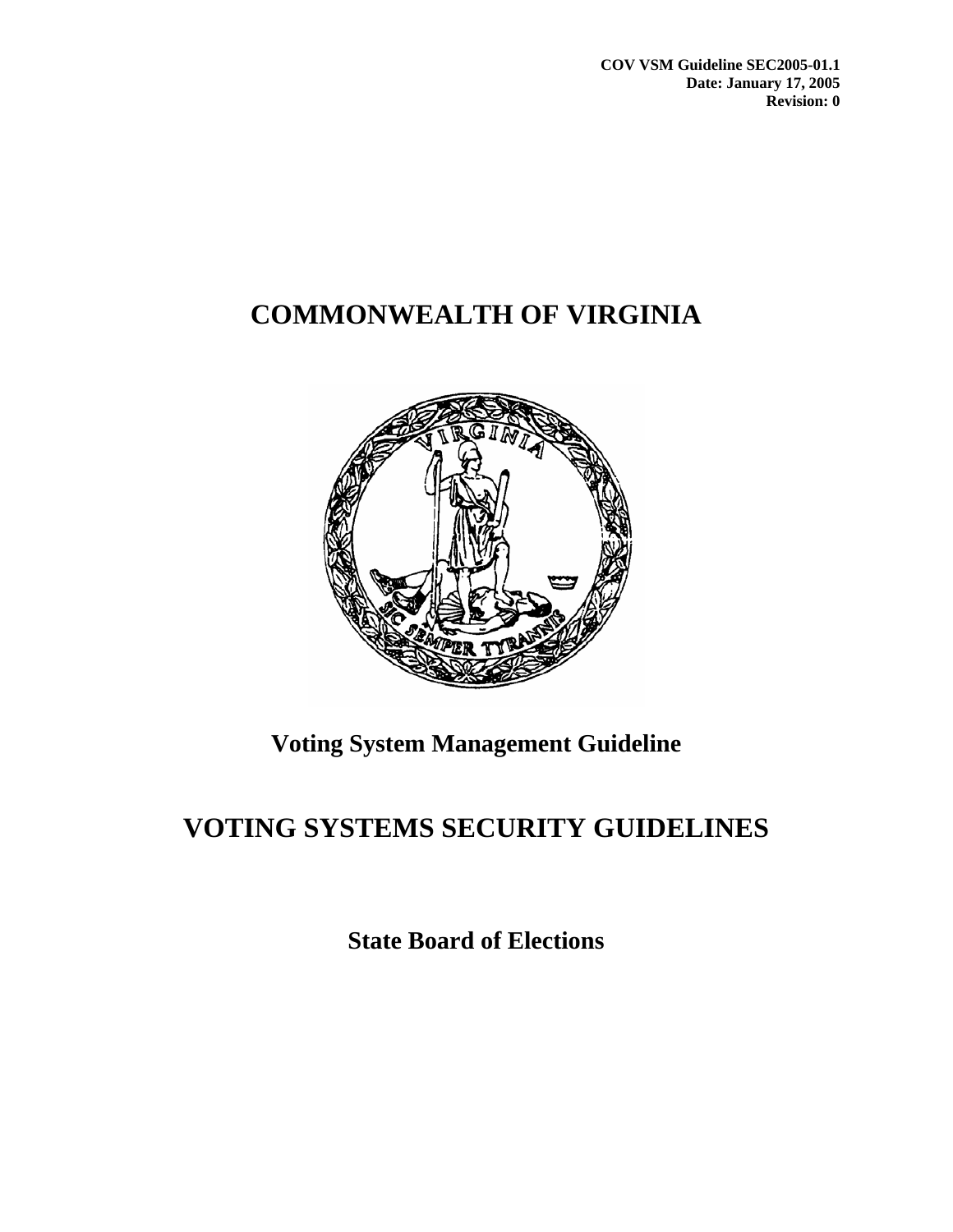## **Preface**

#### <span id="page-1-0"></span>**Publication Designation**

COV VSM Guideline SEC2005-01.1

#### **Subject**

Voting Systems Security

#### **Effective Date**

January 17, 2005

#### **Supersedes**

Does not supersede any guideline.

#### **Scheduled Review**

One (1) year from effective date

#### **Authority**

*Code of Virginia, § 24.2-103* (Powers and duties in general of the State Board of Elections)

*Code of Virginia, §§ 24.2-625 to 24.2- 642* (Voting Equipment and Systems)

*COV ITRM Policy 90-1* (Information Technology Security Policy)

*COV ITRM Standard SEC2001-01.1* (Information Technology Security Standard)

*COV ITRM Guideline SEC2001-01.1* (Information Technology Security Guideline)

*COV ITRM Standard SEC2003-02.1*

(Information Technology Security Standard)

#### **Scope**

This guideline is applicable to all County and City electoral boards, general registrars and officers of election that are engaged in such functions as purchasing, testing, managing, maintaining and operating voting systems.

#### **Purpose**

This guideline is published as a complementary document to the Voting Systems Security Standard (i.e., COV VSM Standard SEC2005-01.1). As such, it contains additional security procedures and actions that are strongly recommended, but which are not required as mandatory. Accordingly, this security guideline should be considered:

- 1. To further strengthen an electoral board's Voting Systems Security Program.
- 2. To further promote the appropriate protection of voting systems within the Commonwealth.
- 3. To further facilitate the alignment and adaptation of security safeguards to the operational needs of County and City electoral boards.

#### **General Responsibilities**

#### **State Board of Elections**

In accordance with the *Code of Virginia*, *§ 24.2-103*, the State Board of Elections is assigned the following duties: "…supervise and coordinate the work of the county and city electoral boards and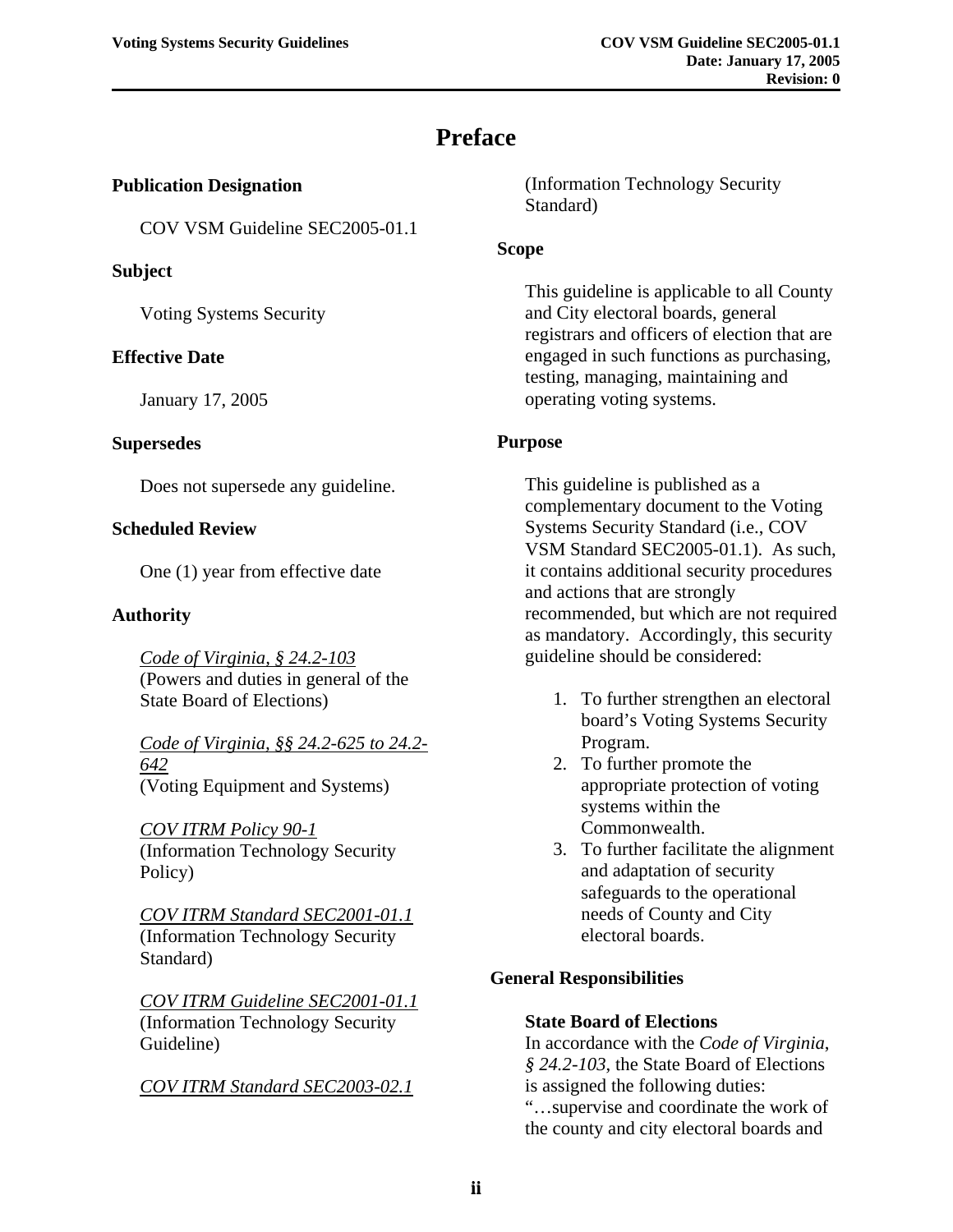of the registrars to obtain uniformity in their practices and proceedings and legality and purity in all elections." The State Board of Elections "shall make rules and regulations and issue instructions and provide information to the electoral boards and registrars to promote the proper administration of election laws."

#### **Secretary of the State Board of Elections**

In accordance with the *Code of Virginia*, *§ 24.2-102*, the Secretary of the State Board of Elections "…may employ the personnel required to carry out the duties imposed by this title."

#### **County and City Electoral Boards**

In accordance with the *Code of Virginia*, *§ 24.2-109*, the electoral board "…shall perform the duties assigned by this title including, but not limited to, the preparation of ballots, the administration of absentee ballot provisions, the conduct of the election, and the ascertaining of the results of the election."

#### **County and City General, Assistant, and Special Assistant Registrars**

In accordance with the *Code of Virginia*, *§ 24.2-114*, the general, assistant, and

special assistant registrars shall "Carry out such other duties as prescribed by the electoral board."

#### **County and City Officers of Election**

In accordance with the *Code of Virginia*, *§ 24.2-611*, officers of election are sworn to "…perform the duties of this election according to the law and the best of my ability..." and "…studiously endeavor to prevent fraud, deceit, and abuse in conducting this election."

#### **Definitions**

See Glossary

#### **Related COV VSM Policies, Standards, and Guidelines**

*COV VSM Policy SEC2005-01,* Voting Systems Security Policy; Dated January 17, 2005

*COV VSM Standard SEC2005-01.1,* Voting Systems Security Standards; Dated January 17, 2005

*COV VSM Self-Assessment Guide SEC2005-01.1*, Voting System Security Self-Assessment Guide; Dated January 17, 2005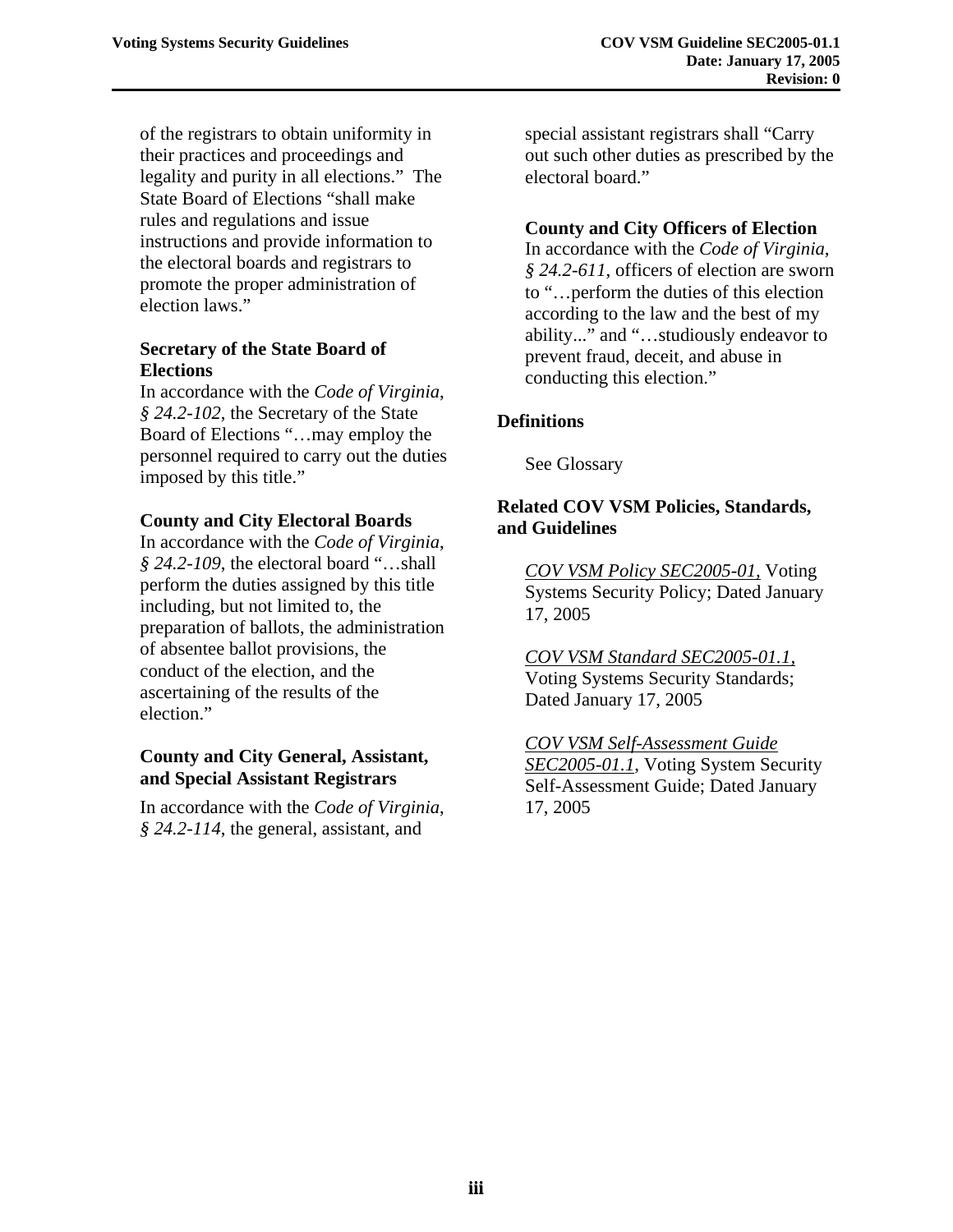### **Table of Contents**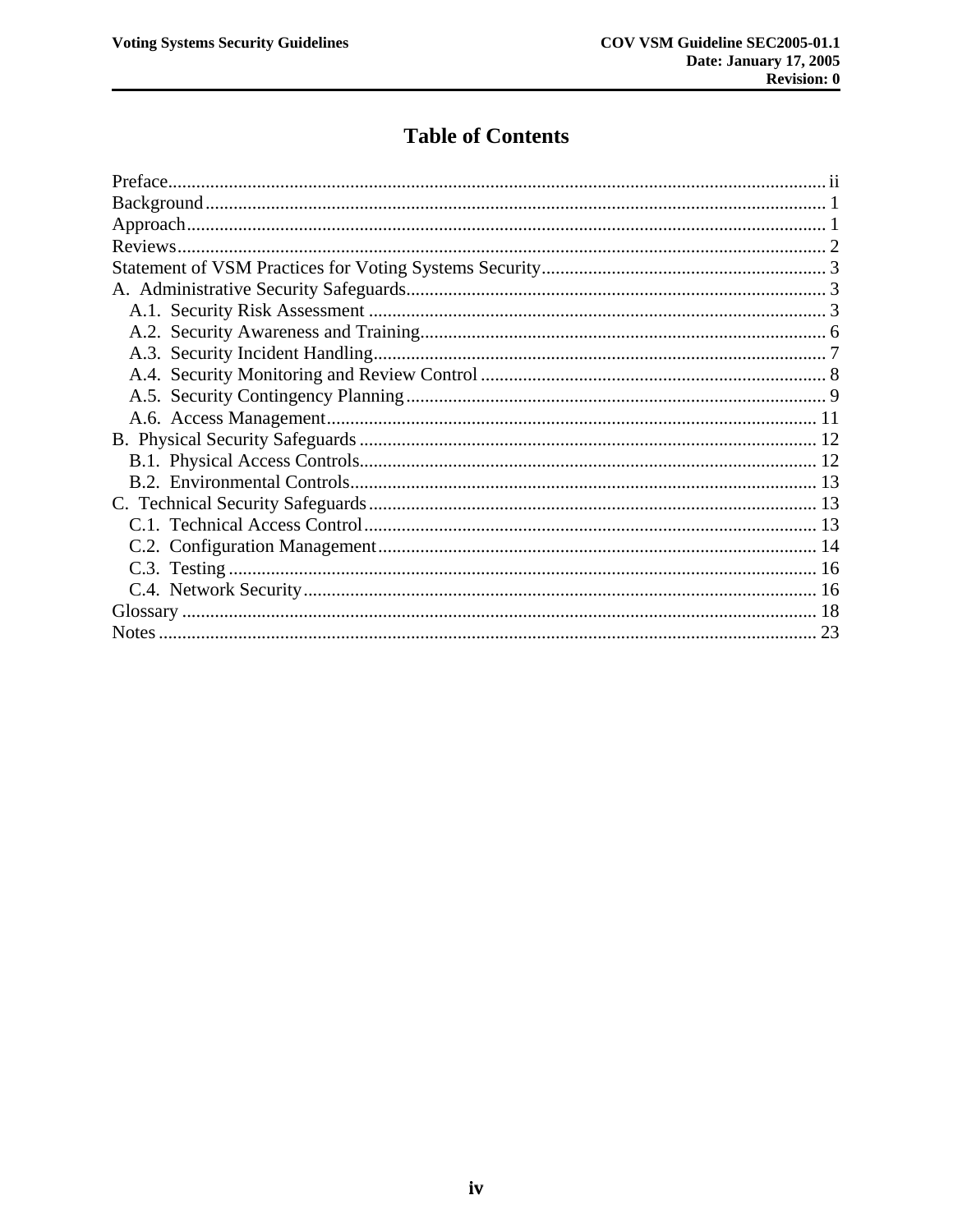## <span id="page-4-0"></span>**Background**

This security guideline is published as a complementary document to COV VSM Standard SEC2005-01.1: *Voting Systems Security Standard*. As such, it contains additional security procedures and actions that are strongly recommended, but which are not mandatory. Accordingly, this security guideline should be considered:

- To further strengthen an electoral board's Voting Systems Security Program.
- To further promote the appropriate protection of voting systems within the Commonwealth.
- To further facilitate the adaptation and alignment of security safeguards to the operational needs of County and City electoral boards.

As election laws, elections standards and voting system technology continue to evolve and mature, the State Board of Elections will continue to identify security procedures and actions that enable County and City electoral boards to further strengthen their security safeguards. However, given the diversity of technical and operational environments among the electoral boards across the Commonwealth, it is not always practicable to qualify all security procedures and actions as State Board of Elections voting systems security standards. Thus, several such security procedures and actions are more appropriately qualified as "guidelines". Nonetheless, a large percentage of the County and City electoral boards will find significant value in formally adopting the security procedures and actions listed in this guideline as part of their Voting Systems Security Programs.

## **Approach**

This COV VSM Guideline supports the Voting Systems Security Framework, endorsed by the State Board of Elections, which consists of the following three safeguard types and twelve security safeguard components:

| <b>Security Safeguard Type</b> | <b>Security Component</b>              |
|--------------------------------|----------------------------------------|
| Administrative                 | Security risk assessment               |
|                                | Security awareness and training        |
|                                | Security incident handling             |
|                                | Security monitoring and review control |
|                                | Security contingency planning          |
|                                | Access management                      |
| Physical                       | Physical access controls               |
|                                | <b>Environmental controls</b>          |
| Technical                      | Technical access control               |
|                                | Configuration management               |
|                                | Testing                                |
|                                | Network security                       |

Voting Systems Security Framework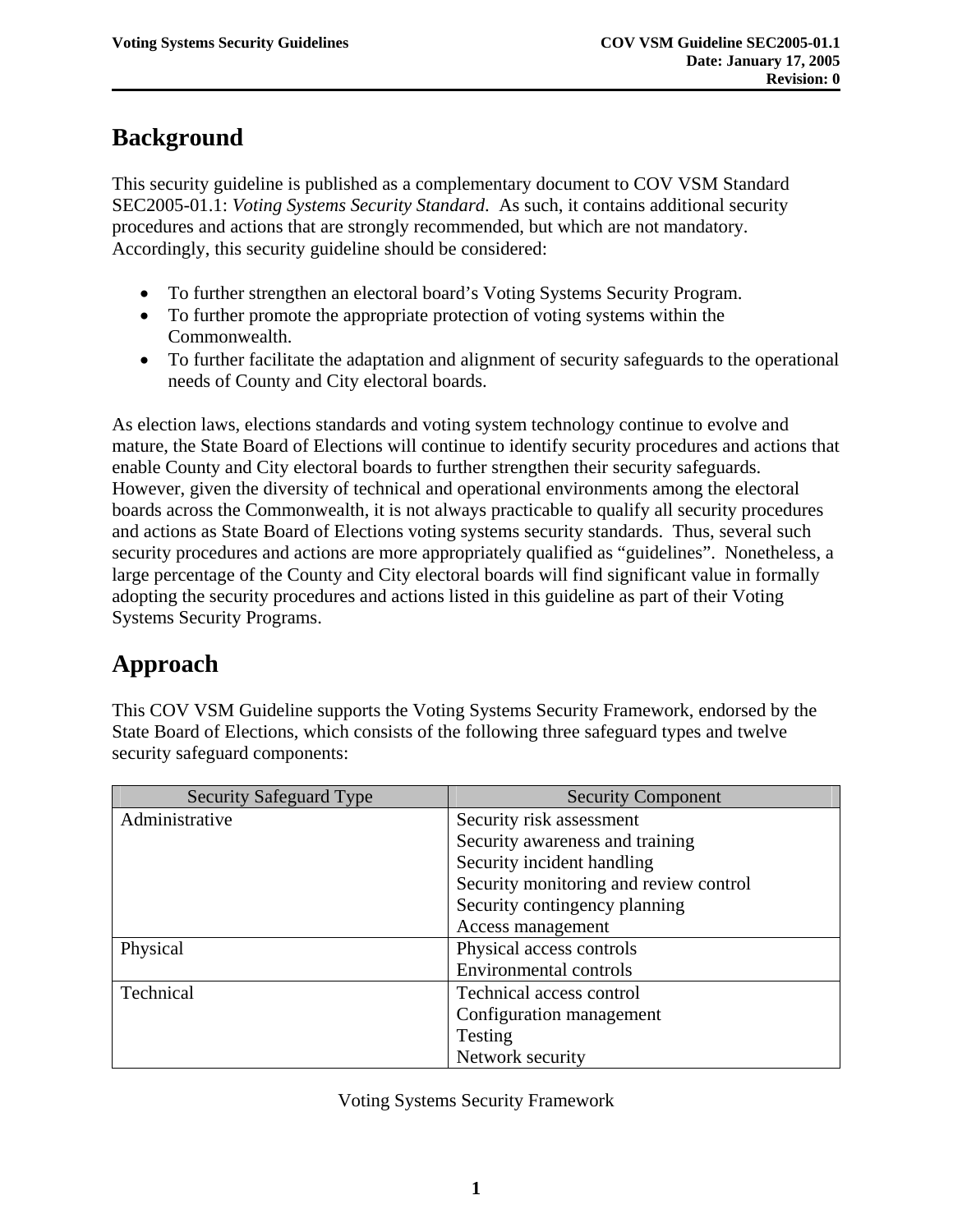<span id="page-5-0"></span>These components provide a framework that promotes the appropriate protection of voting systems within the Commonwealth. In addition, they provide the basis for designing the electoral boards' security programs and safeguards. Thus, for each security safeguard component listed above, a subset of security procedures and actions has been identified that, together, comprise this COV VSM Guideline SEC2005-01.1: *Voting Systems Security Guideline*.

Detail descriptions of each security component are presented in COV-VSM SEC2005-01.1: *Voting Systems Security Standard* and will not be repeated by this document. Therefore, since this guideline is intended to complement that standard, it is recommended that the electoral board become familiar with the contents of the standard in order to better understand this guideline.

## **Reviews**

A full annual review of COV VSM Guideline SEC2005-01.1 is anticipated.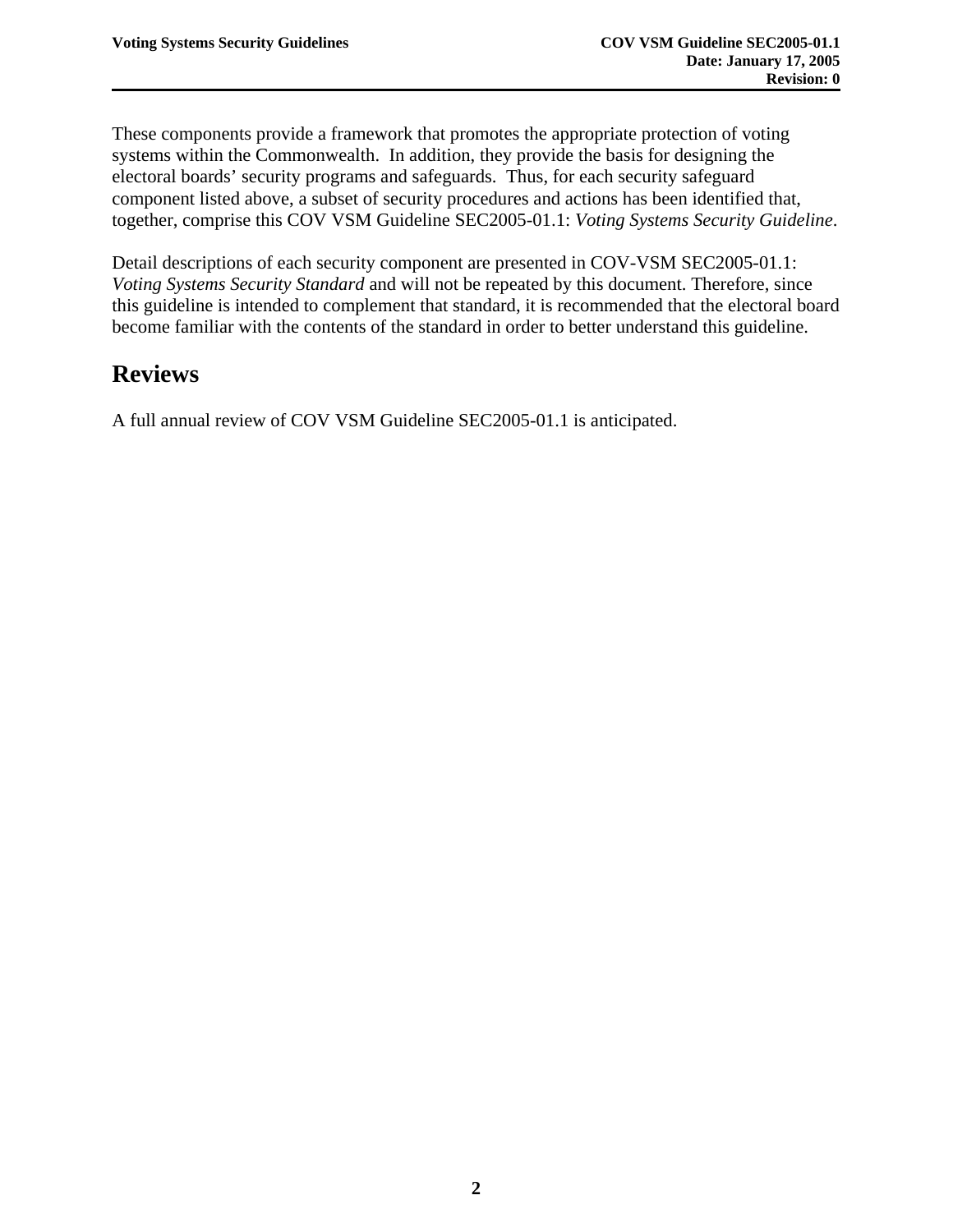## **Statement of VSM Practices for Voting Systems Security**

<span id="page-6-0"></span>This section groups the security procedures and actions of COV VSM Guideline SEC2005-01.1: *Voting Systems Security Guideline* by the three security safeguard types and the twelve security safeguard components that comprise the Voting Systems Security Framework.

## **A. Administrative Security Safeguards**

Administrative security safeguards refer to those standards, procedures, and actions taken to manage the selection, development, implementation, and maintenance of security measures to protect voting systems and to manage the conduct of elections personnel in relation to the protection of voting systems.

### **A.1. Security Risk Assessment**

The purpose of a security risk assessment is to identify and evaluate the risks to which a local jurisdiction's voting systems are subject. Based upon the risk assessment the electoral board determines what types of safeguards are appropriate to address the identified risks. In this manner, the administrative, physical, and technical safeguards put in place reflect those security safeguards that are reasonable and appropriate for a local jurisdiction's technical and operational environments. Security safeguards should be referable back to the risk assessment.

#### **A.1.a. Security Procedures and Actions**

**A.1.a.i.** In developing implementing and maintaining a Voting Systems Security Program, each electoral board must keep in mind that voting system security requires ongoing diligence. Environments change over time, whether through moves to new facilities, changes in voting system technology, or changes in election laws. And even if these items do not change, elections personnel do.

Individual Voting Systems Security Programs can be broken down into many different components, but an effective program must always contain the following key components:

- Procedures that outline the proper and improper uses of voting systems.
- Administrative, physical and technical safeguards to protect voting systems and to prevent their misuse.
- Awareness and training programs for all elections personnel.
- Clearly defined roles, authorities, and responsibilities for managing voting systems security.
- Consistently employed systems of checks and balances and routine maintenance of retrievable documentation sufficient to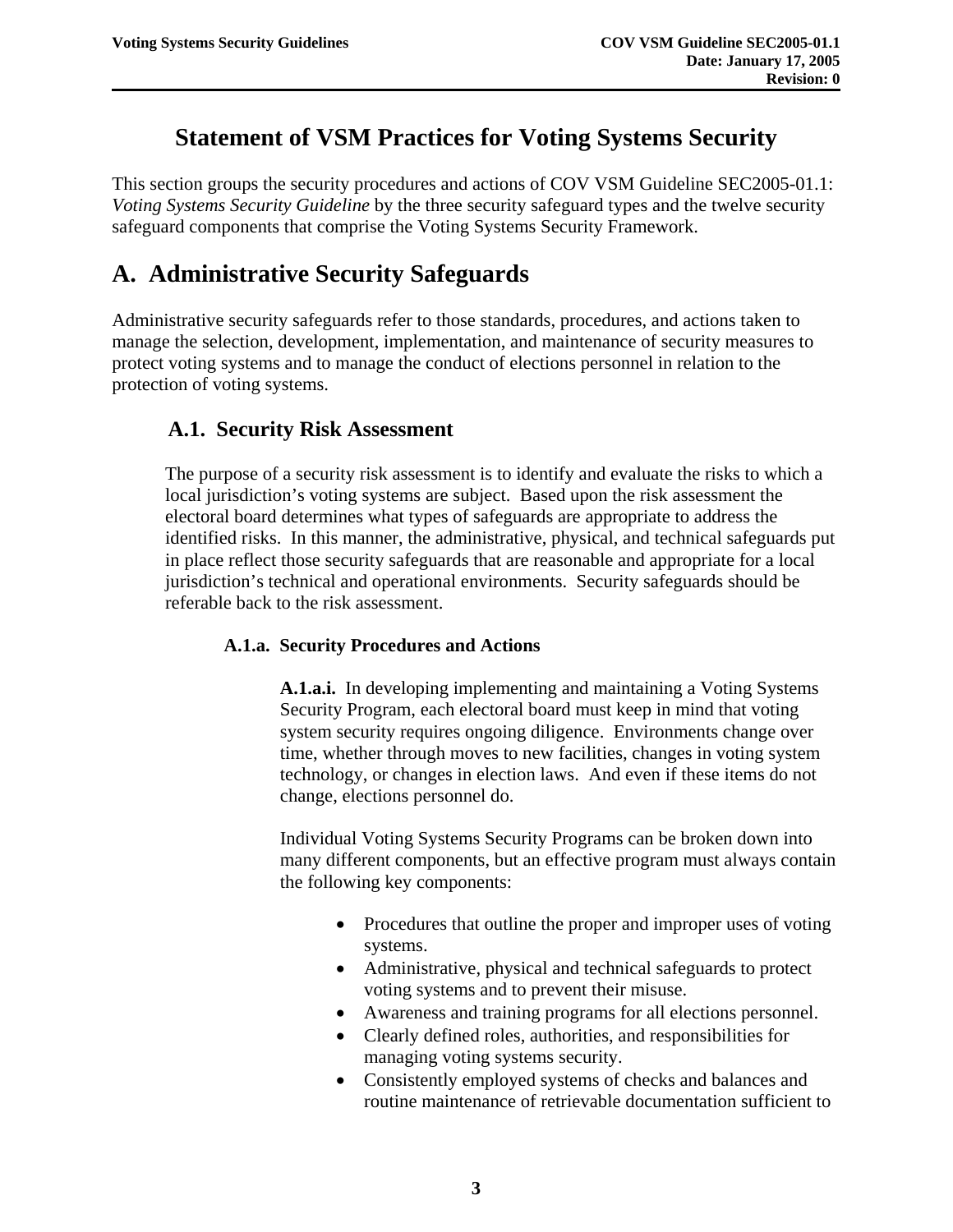substantiate the exercise of all due diligence in establishing and maintaining the security of the voting systems utilized.

• Periodic review and evaluation of the program's effectiveness.

**A.1.a.ii.** Threats, risks or vulnerabilities that could potentially jeopardize the integrity or availability of the voting systems and should be thoroughly considered include but are not limited to:

- Damage, theft or loss.
- Unauthorized access, intrusion into or alteration of hardware, firmware or software.
- Unlawful or unauthorized use of system components.
- Unlawful or unauthorized access to, disclosure, use or manipulation of sensitive or confidential data or private information.
- Interruption of chain of custody, control or accountability.
- Malfunctions or failures that could result in disruption of the election process on Election Day.
- Programming or function errors that could result in the inaccurate recording of votes or reporting of election results.
- Gaps, lapses or inconsistencies in the implementation and enforcement of security mechanisms.

**A.1.a.iii.** In conducting a security risk assessment to identify the potential security risks to those voting systems for which an electoral board is accountable and to determine the appropriate security safeguards to be implemented to protect these voting systems, an electoral board should use a six-step process similar to the one described below.

- **Step One Conduct an inventory of all voting system** components to identify the assets involved in the support of the use of voting systems in the elections process.
- **Step Two Conduct a threat analysis to identify the potential** threats to these assets.
- **Step Three** Conduct a vulnerability assessment of these assets to identify any asset vulnerabilities that can be exploited.
- **Step Four** Develop security safeguard recommendations linked to the results of the Steps One, Two and Three.
- **Step Five** Decide to implement security safeguards based upon their costs and the magnitude of the impact they mitigate.
- **Step Six** Communicate the results of the risk assessment process to elections personnel and monitor the implementation and compliance with the security safeguards.

**A.1.a.iv.** In assigning the level of risk, each electoral board should evaluate both the probability of an event occurring and the resultant effect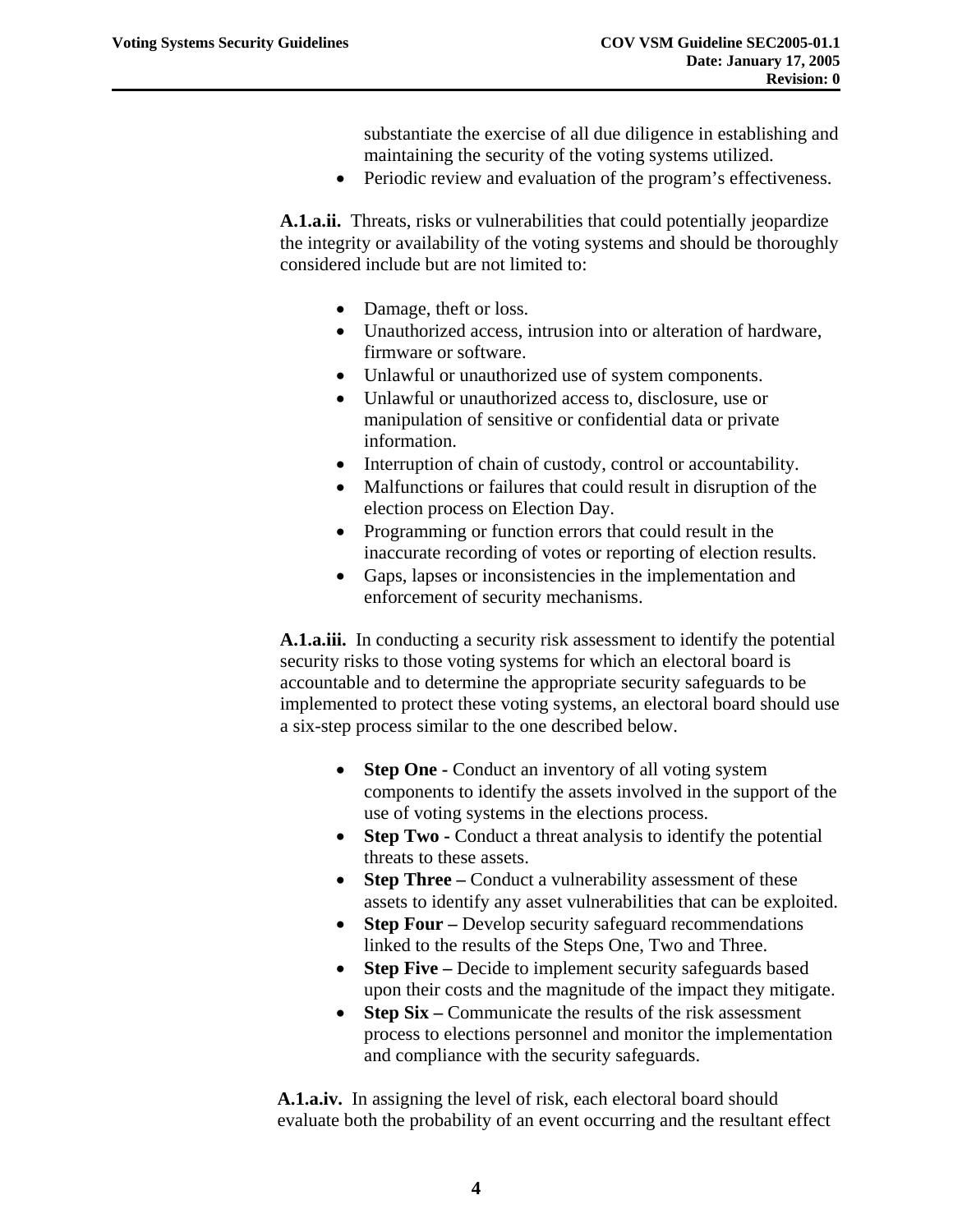of that event on the confidentiality, availability, integrity, and functionality of voting systems.

**A.1.a.v.** Every effort should be made to devise a documentation system, procedure, check or balance measure, testing or maintenance routines, review procedure or other practical safeguard to address the risks or vulnerabilities identified. The effectiveness of devised safeguards will be enhanced if they are supported with:

- Written instructions.
- Pre-planned calendars of scheduled testing, maintenance, monitoring, review routines and reporting activities.
- Design of appropriate manual or electronic logs, spreadsheets or reporting forms for documenting access, asset inventory and movement controls, testing, maintenance, monitoring and review routines, incidents of suspected violations or breaches, upgrades, modifications and changes, and other activities or events related to the security of the voting systems.
- Hard copy or electronic document management or filing systems that ensure the ease of their use and retrieval.

**A.1.a.vi.** In handling exceptions to any mandatory security standard, it should be remembered that an exception only occurs when an electoral board does not or cannot comply with a mandatory security standard.

Basic exception classification is very simple:

- **Anticipated exceptions** an occasion where an electoral board, due to environmental considerations, does not choose to or is prevented in some way from complying with a mandatory security standard. A letter-to-file, with a copy to the State Board of Elections, identifying the standard to which the exception applies, the circumstances that make the exception advisable or necessary, a statement of the impact of noncompliance, description of alternative measures that will be implemented, if any, and signed by the Chairman of the Electoral Board is adequate to document such an exception.
- **Unanticipated exceptions** an occasion where an electoral board, as the result of an unexpected, infrequent and nonrepetitive event is prevented in some way from complying with a mandatory security standard. A letter-to-file, with a copy to the State Board of Elections, identifying the standard to which the exception applies, the circumstances surrounding the event that caused the exception, a statement of the impact of noncompliance, a description of the actions being taken by the electoral board to clear the exception and signed by the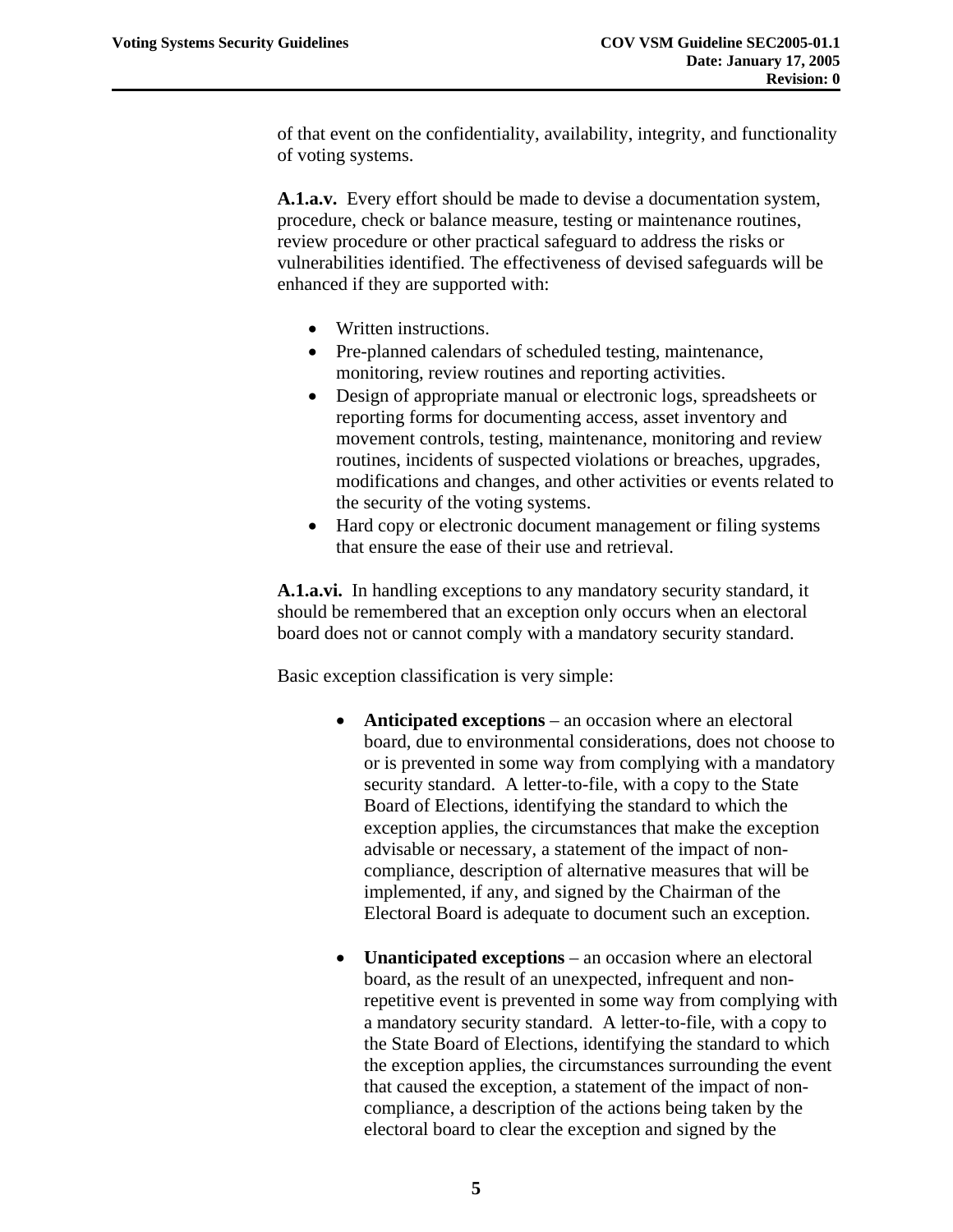Chairman of the Electoral Board is adequate to document such an exception.

### <span id="page-9-0"></span>**A.2. Security Awareness and Training**

The purpose of security awareness and training is to promote elections personnel awareness, training and responsibility with respect to security risks, policy, standards, guidelines, and procedures related to the protection of voting systems. All elections personnel within a local jurisdiction need to understand the sensitivity of the jurisdiction's voting systems and their responsibilities in protecting these systems. Security awareness and training programs also provide a proactive mechanism of fostering further comprehension of each individual's responsibilities in sustaining the security of voting systems. Security awareness and training programs are most effective when they are composed of a combination of initial and periodic refresher security training sessions along with on-going security awareness reminders.

#### **A.2.a. Security Procedures and Actions**

**A.2.a.i.** Security awareness programs should contain content that covers, but is not limited to:

- Emphasis that maintenance of the security and integrity of the voting systems is a shared responsibility among all personnel, contractors, and volunteers involved.
- Responsibility of elections personnel to consistently implement security safeguards, abide by security standards, and maintain associated documentation.
- Responsibility of elections personnel to report security issues/incidents.
- Elections personnel can and will be reviewed and monitored.
- Legal requirements for protecting voting systems (citing legislation as appropriate).
- Identification of systems, programming and system information, voter information, votes, results or other data about which there are restrictions as to their use, disclosure, distribution or duplication, as well as privacy and confidentiality expectations required of personnel.
- Discussion of potential threats, risks, vulnerabilities.
- Written instructions related to specific security safeguards that are to be implemented.

**A.2.a.ii.** Security awareness programs should include a means to promote security awareness on an on-going basis, i.e., supplemental to initial and recurring training (e.g., security awareness flyers, posters, etc.)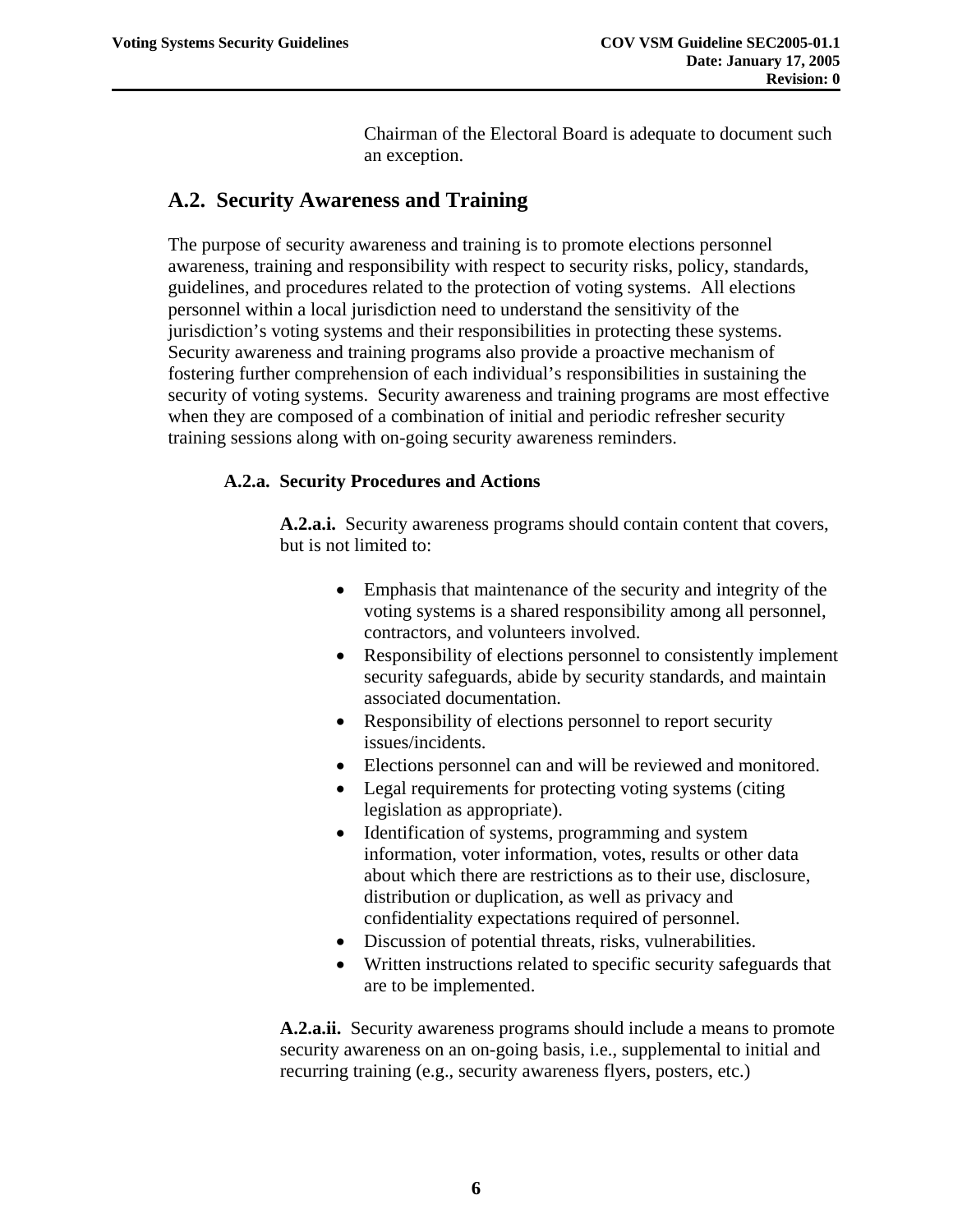**A.2.a.iii.** Security awareness training content is not static, and should be continuously reviewed and updated by each electoral board as needed to reflect changes in the electoral board's technical and operational environments.

### <span id="page-10-0"></span>**A.3. Security Incident Handling**

The purpose of security incident handling is to respond to a suspected or known instance where voting systems security policy, standards, and procedures have been violated and/or a security safeguard has been breached. The handling of security incidents can be politically, managerially, and technically complex and require information and assistance from sources outside the local jurisdiction (e.g., technical specialists, vendor representatives, law enforcement personnel, public affairs personnel, political party representatives, and State Board of Elections representatives).

#### **A.3.a. Security Procedures and Actions**

**A.3.a.i.** Incident response and reporting procedures should detail the steps to be taken by elections personnel to identify, notify, contain, eradicate, recover from, record and report security incidents.

**A.3.a.ii.** Incident response and reporting procedures related to the handling of suspected violations or breaches in voting system security generally involve the following steps.

- 1. Establishing general procedures for responding to incidents.
- 2. Preparing to respond to incidents.
- 3. Analyzing all available information to characterize an incident.
- 4. Communicating with all parties that need to be made aware of an incident and progress in its handling.
- 5. Collecting and protecting of information associated with an incident.
- 6. Applying short-term solutions to contain an incident.
- 7. Eliminating all means of vulnerability pertaining to that incident.
- 8. Returning voting systems to normal operation.
- 9. Performing a follow-up assessment to ensure that recommendations, maintenance or other remedial measures have been implemented.
- 10. Bringing about closure by identifying and implementing security lessons learned.

**A.3.a.iii.** Incidents involving suspected breaches or violations of security may involve coverage by the media. Part of the response strategy should be the development of a plan for dealing with such coverage, should it be forthcoming. The media response plan should include such considerations as: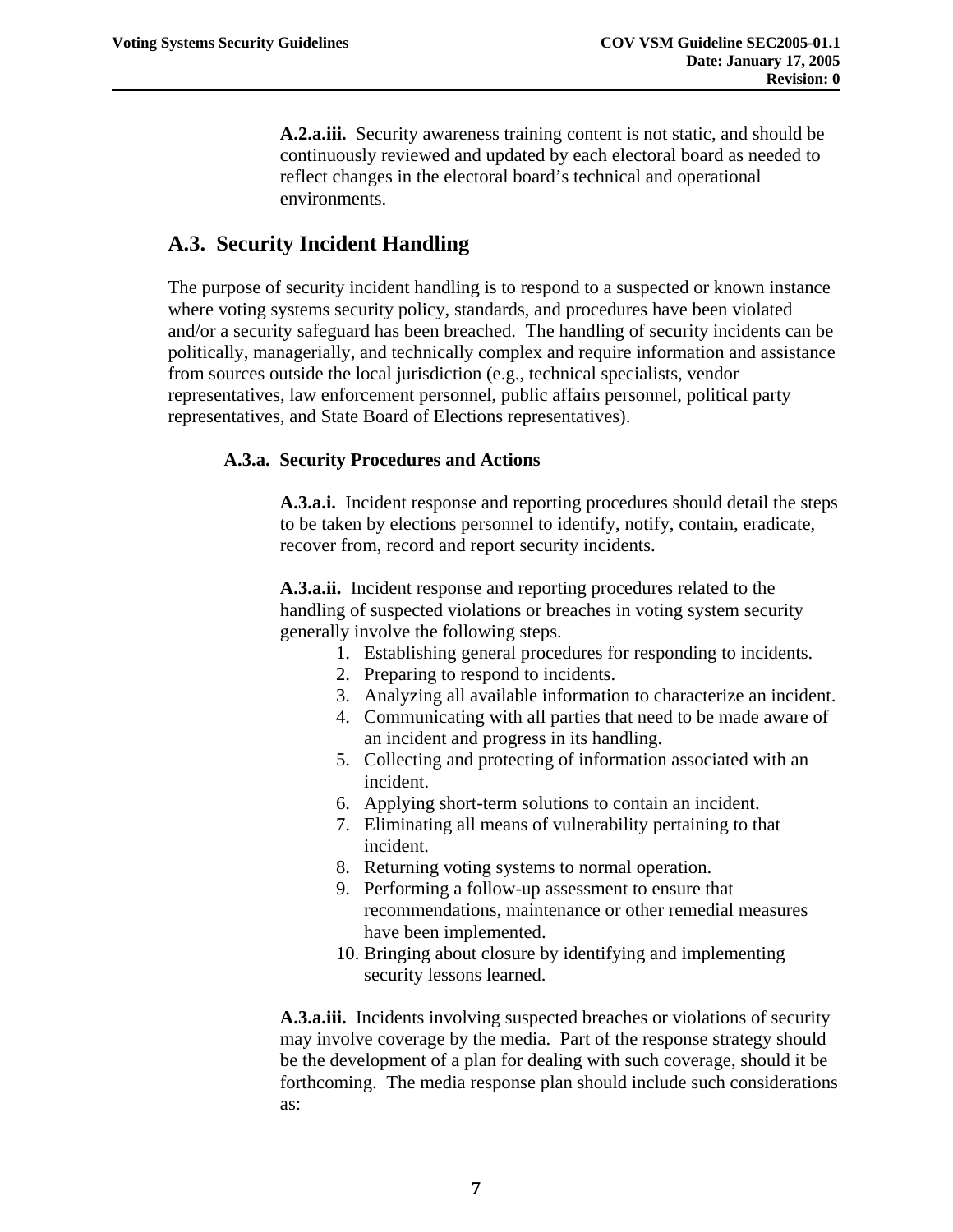- <span id="page-11-0"></span>• An advance determination as to who will be the primary spokesperson.
- Steps that will be taken to ensure that information reported is based on confirmed facts to the greatest extent possible.
- The manner in which a determination will be made as to whether contact with the media about the incident will be initiated internally, or remain solely responsive.
- Whether an official press statement should be released or not.

### **A.4. Security Monitoring and Review Control**

The purpose of security monitoring and review control is to ensure that the implementation and maintenance of security safeguards are adequately documented and managed and that accountability can be established. Security monitoring and review controls also allow responsible officials to verify that security standards and procedures are sustained in a uniform and consistent manner over time. Security safeguards tend to degrade as personnel discover new ways to intentionally or unintentionally bypass security safeguards or simply become lax in their compliance with security procedures. Each electoral board must therefore make risk-based decisions regarding the timing and the scope of follow up, evaluation, walk-through or formal review of security monitoring and review control activities.

#### **A.4.a. Security Procedures and Actions**

**A.4.a.i.** Voting system configurations and software versions change over time. Therefore, each electoral board should review security safeguards (i.e., administrative security safeguards, technical security safeguards, physical security safeguards) on a periodic basis to determine if voting system security standards are being met.

**A.4.a.ii.** A key element in fulfilling the mandatory security standards is the uniformity and consistency with which established safeguards and procedures are implemented on a day-to-day basis. Monitoring should be a regular and routine part of security management. Incorporating monitoring efforts into the routine should involve the following:

- Assigning responsibility for maintenance or oversight of specific safeguards or processes to specific individuals.
- Whenever appropriate requiring responsible individuals sign and date narrative reports, transaction logs, database reports, evaluations, test and maintenance reports, schedules and other materials related to security activities acknowledging that they have read, reviewed and or approved their content
- Requiring that exceptions or lapses in systematic routines and documentation be noted in writing and that in such instances,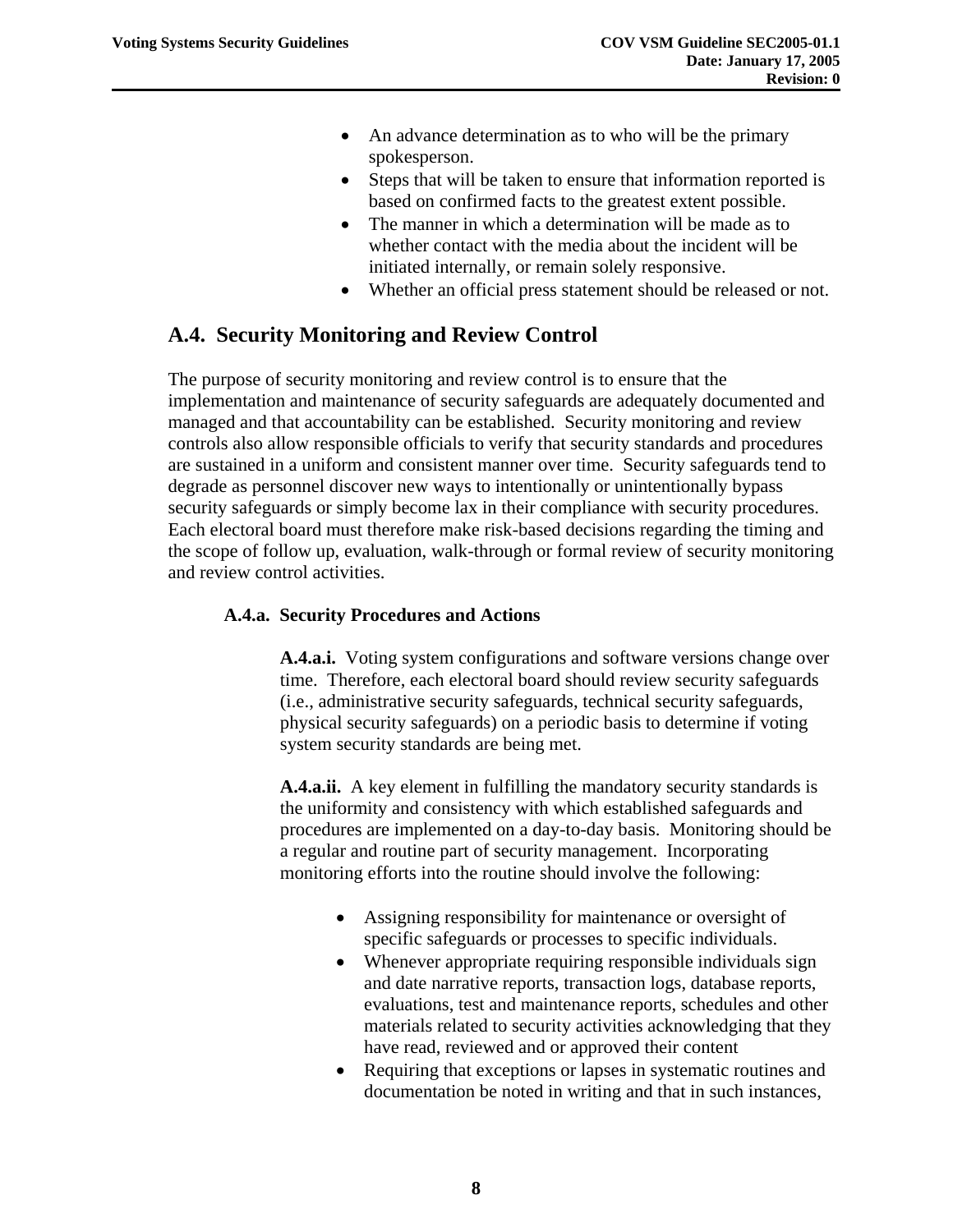reports to the board include a description of remedial action taken.

- <span id="page-12-0"></span>• Ensuring that security briefings are part of the agenda for regular meetings of the electoral board.
- Incorporating periodic formal reviews of security documentation and reports by the election board in the official election calendar.
- Conducting random reviews as a means of promoting consistent application of security standards on a day-to-day basis.

**A.4.a.iii.** Each electoral board should have a voting systems security review performed by a qualified, external reviewing party on a periodic basis as a supplement to internal reviewing activities.

### **A.5. Security Contingency Planning**

The purpose of security contingency planning is to provide for the continued security of voting systems in the event of a disruption in the normal operational environment caused by a voting systems security policy, standard, or procedure having been violated and/or a security safeguard having been breached.

#### **A.5.a. Security Procedures and Actions**

**A.5.a.i.** In developing and maintaining a Security Contingency Plan (SCP), each electoral board should follow the same basic steps. These steps are as follows:

- 1. Identify situations for which planning is necessary, and if appropriate, prioritize them.
- 2. Consider the possibility of grouping them in order to reduce duplicative efforts and the amount of planning needed.
- 3. Consider possible alternative actions.
- 4. Decide the criteria that will determine which actions should be taken and select the most appropriate action.
- 5. In planning for a specific type of contingency or situation, divide the actions into three groups: preparatory actions which may be taken prior to the event occurring; actions to be taken if and when the event occurs; and actions necessary if the event does not occur.
- 6. If possible, causes of the events should be identified and documented. It may be more difficult to identify them if and when the event occurs and while it is happening.
- 7. If causes of the event have been identified, consider methods for identifying the exact location of the event and a means of remedying it.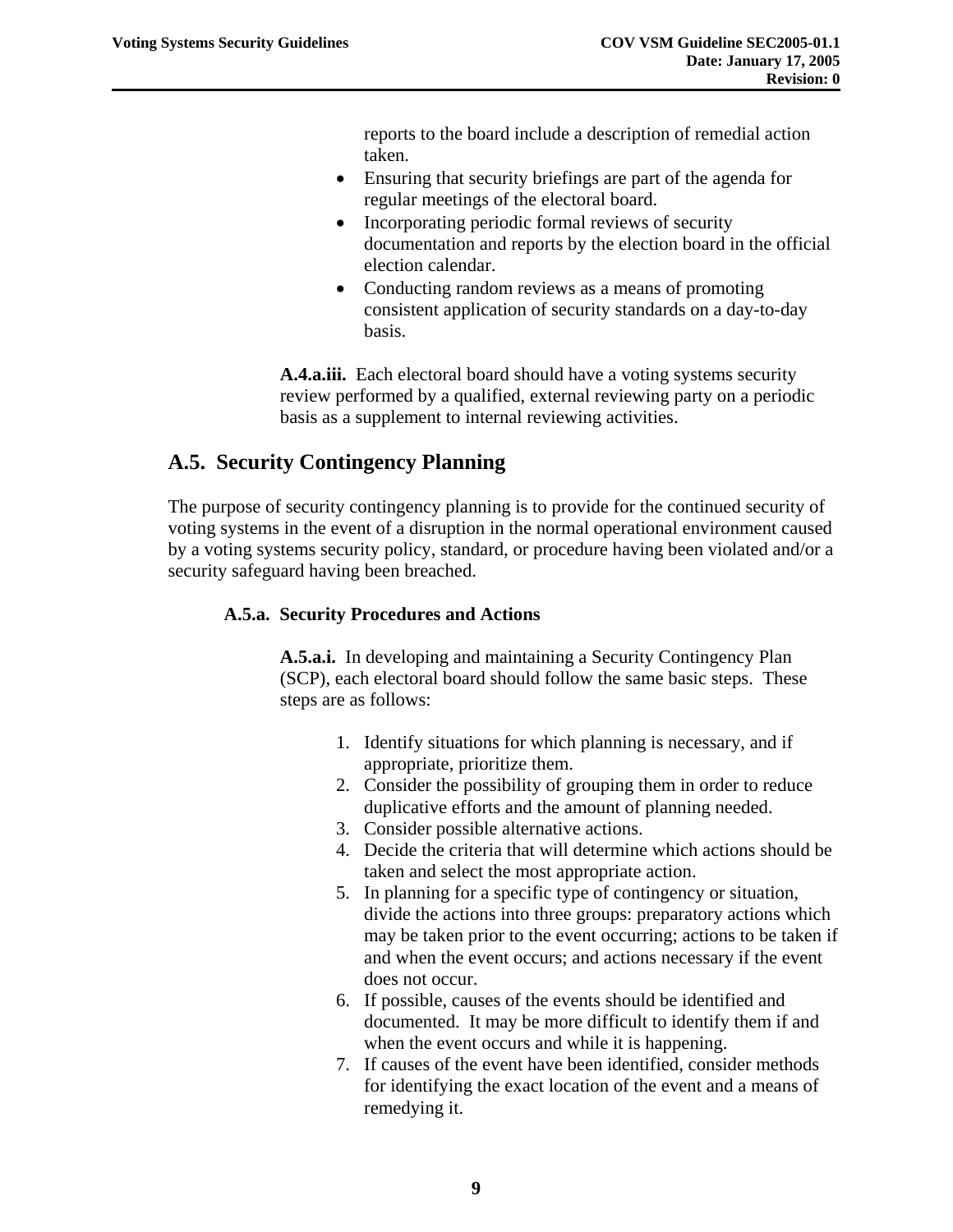- 8. Consider the possibility that replacement equipment may not be available because of demand from others, because of vendor supply problems, or because vendor installation engineers are not available.
- 9. Check the availability of electromechanical fail-safe systems / control systems / over-rides, and the effects their operation may have on voting systems.
- 10. Consider elections personnel requirements.
- 11. Create documentation for elections personnel to follow in the event of the event occurring.
- 12. Clearly define the chain of command and the lines of decisionmaking authority in implementing the contingency plan.
- 13. Consider the need for "training" all elections personnel on what is expected of them in relation to:
	- The level of their decision-making authority based on their function.
	- The manner and individual to whom they are to report an emergency or contingency situation.
	- Unexpected event occurrences.
	- Generally, events that may require them to take action.
	- Other events which might affect them
- 14. Consider space requirements. Space may be needed for
	- People (e.g., elections personnel, voters).
	- Voting equipment.
	- Other supplies
- 15. Arrange escrow agreements with vendors to ensure that their software will be available without delay should it become necessary.

**A.3.a.iii.** Incidents involving emergencies or imposition of contingency plans may, depending on the severity or magnitude of the incident, require the support of the media to advise the public of the circumstances or changes in locations or services. Media involvement may be helpful, for example, in providing public information in the event a polling station has to be closed down altogether, or there will be a significant interruption of service, or if the emergency involves an authorized extension of polling hours. In planning for public notice related to an emergency or implementation of a contingency plan, the following decisions and development of useful should be considered in advance.

- A determination should be made as to who will be the primary spokesperson or person responsible for releasing the information.
- Criteria should be defined as to kinds of emergencies or contingencies that would benefit from media coverage, the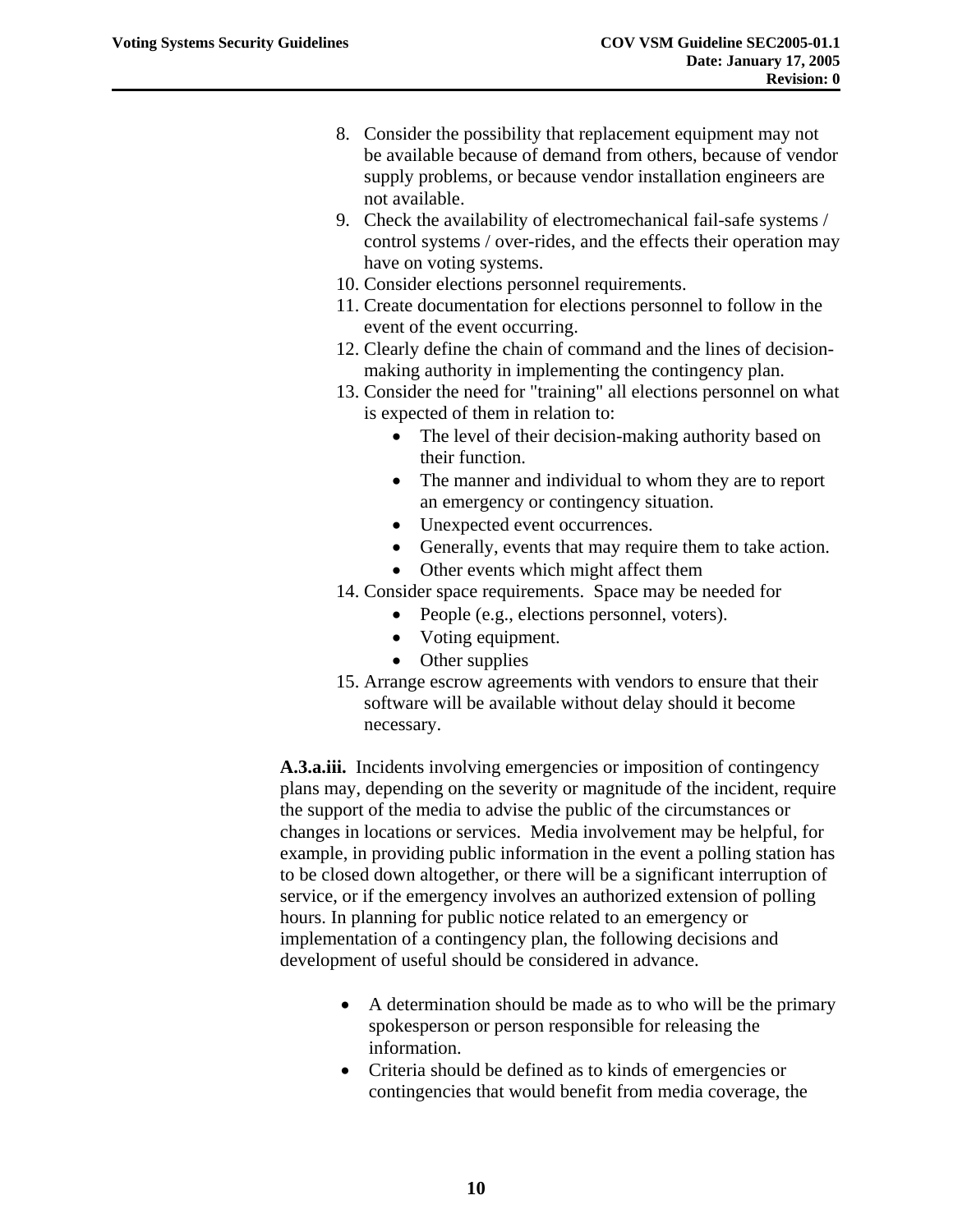magnitude of desired coverage that would be appropriate, and which media should be involved.

- <span id="page-14-0"></span>• A media contact list should be prepared in advance and be easily accessible when needed.
- Steps should be taken to ensure that information or instructions being reported are as complete as possible and based on confirmed facts.
- Statements and releases should be presented in a way that reassures the public that the situation is under control, and promotes the public's confidence in the credibility of the administration and the security and integrity of the election process.

### **A.6. Access Management**

The purpose of access management is to ensure that access to voting systems is consistent with the applicable requirements of Federal and to Commonwealth statutes, State Board of Elections policy and standards, and local electoral board procedures.

#### **A.6.a. Security Procedures and Actions**

**A.6.a.i.** In granting access to voting systems, a mechanism (such as a form, a letter, or an entry on an access authorization listing) needs to be in place to document:

- The necessary details to support the granting of access.
- What privileges an individual is being granted.
- That the granting of access did in fact come from the appropriate authorized person.

**A.6.a.ii.** In granting access to voting systems, a mechanism (e.g., an identification badge or an authorization letter), should be issued to the person being granted access so that other elections personnel are aware of the person having been granted access.

**A.6.a.iii.** The periodic review of those granted access to voting systems should include a review of the identity (by name), the defined role (by job description), and location (by local jurisdiction) of the individuals granted access to voting systems.

**A.6.a.iv.** Should the periodic review of persons granted access to voting systems result in a modification in access status, a mechanism (such as a form, a letter, or an entry on an access authorization listing) needs to be in place to document and notify all elections personnel of the change in access status.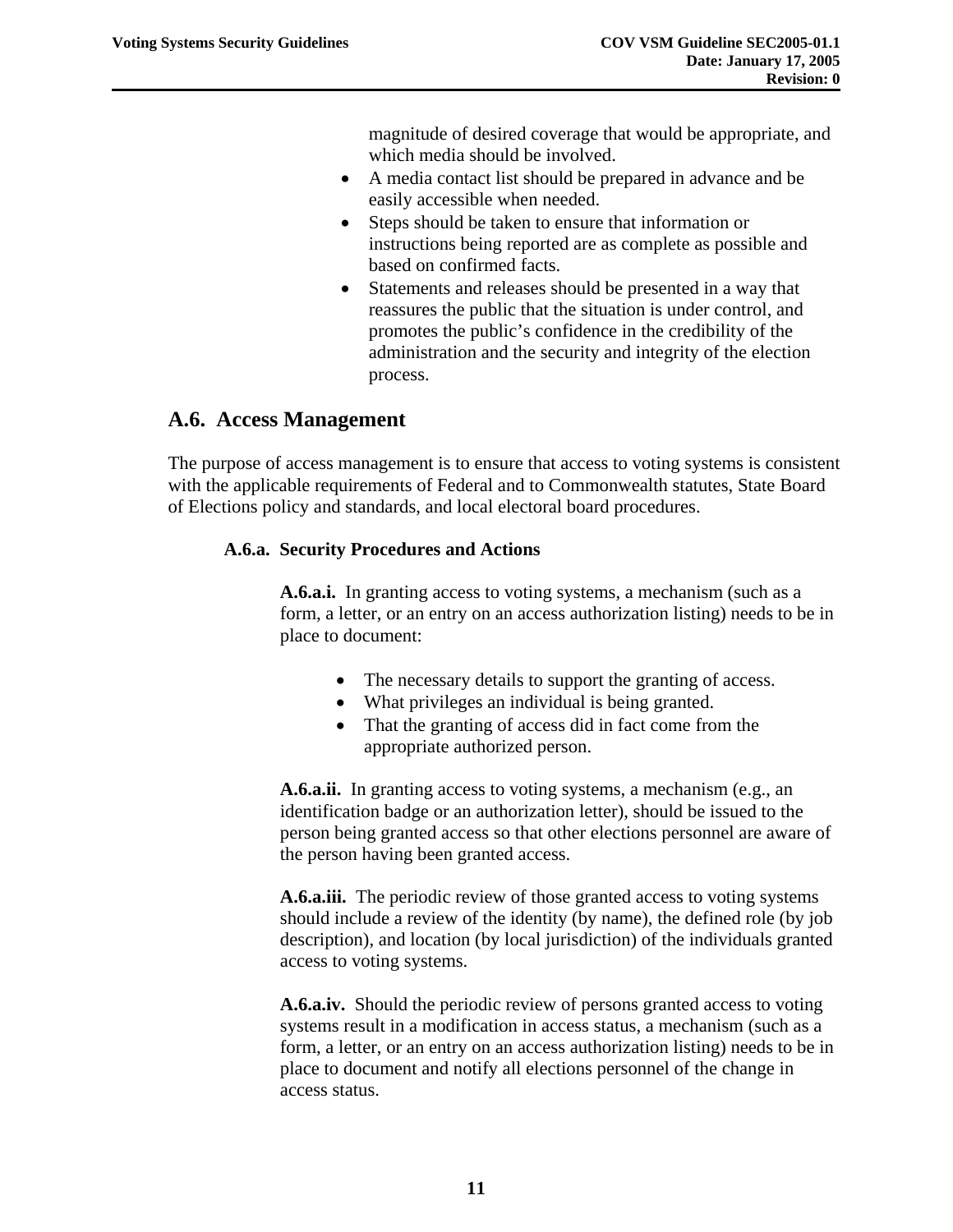<span id="page-15-0"></span>**A.6.a.v.** Documentation is essential in establishing a review of a log or history of voting systems access management activities. Key steps in the granting, reviewing and modification of access need to be documented. All documented (hard or soft copy) voting systems access management records should be subject to storage and retention requirements as other electoral board documents, and capable of being retrieved in a timely manner.

**A.6.a.vi.** In granting access to voting systems, it may be necessary for the electoral board to manage exceptions for certain persons (e.g., vendors, visitors) or certain situations (e.g., fire, bomb threat, natural disaster). The electoral board should have developed and implemented procedures that will allow for the granting of access to voting systems in these and other special circumstances.

## **B. Physical Security Safeguards**

Physical security safeguards refer to those standards, procedures, and actions taken to protect voting systems and related facilities and equipment, from natural and environmental hazards, as well as, tampering, vandalism, and theft. Accordingly, physical security safeguards need to be considered for voting systems in storage (e.g., in warehouses), in transit (e.g., being transported between a warehouse and a polling place), in the polling place (e.g., before, on and after election-day), and in use (e.g., during election day). Physical security safeguards provide the primary means of protection for voting systems from natural and environmental hazards, as well as, tampering, vandalism, and theft.

### **B.1. Physical Access Controls**

The purpose of physical access controls is to define the procedures and physical safeguards to control physical access to voting systems and the facility or facilities in which they are housed, while ensuring that personnel granted access by the electoral board are allowed access.

#### **B.1.a. Security Procedures and Actions**

**B.1.a.i.** For those facilities where access is gained through the use of an access code or combination, these codes or combinations should be changed at least every 60 days or in the event of the termination of an individual that previously had access or a relevant change in their status.

**B.1a.ii.** For those facilities where access is gained through the use of a key, an accounting for all the keys issued for these facilities should be made.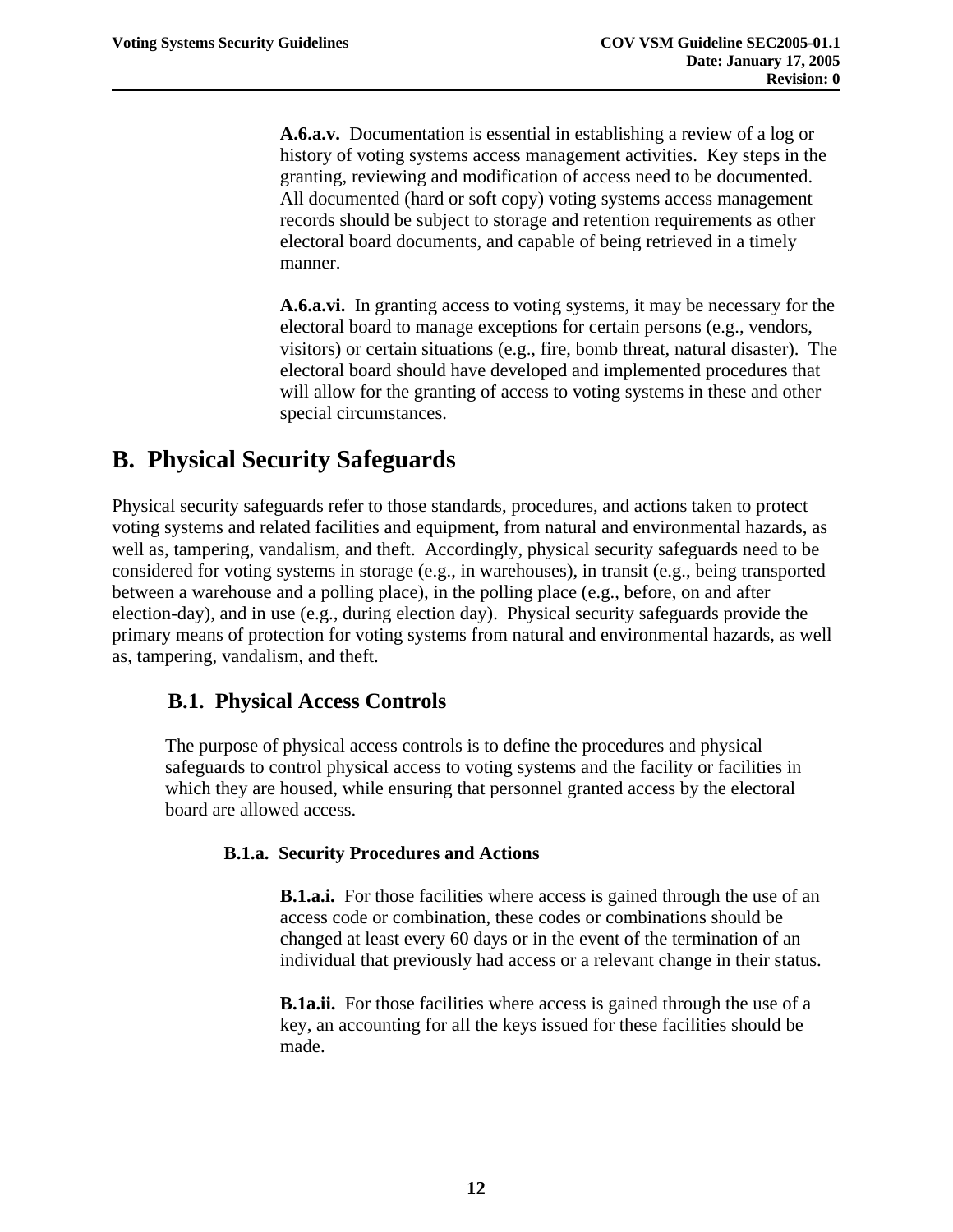<span id="page-16-0"></span>**B.1.a.iii.** Should it prove impossible to account for all keys issued for a facility or when a key is missing, the locking mechanism should be replaced.

**B.1.a.iv.** The electoral board should review the effectiveness of physical access controls in each facility where voting systems are housed and stored, both during normal hours of operation and at other times – particularly when a facility may be unoccupied.

**B1.a.v.** Physical access control violations should be documented reported to higher authority and acted upon in a timely and appropriate manner.

#### **B.2. Environmental Controls**

The purpose of environmental controls is to define the procedures and physical safeguards to secure the physical environment in which voting systems must operate and are stored.

#### **B.2.a. Security Procedures and Actions**

**B.2.a.i.** Voting systems should be stored and housed in environmentally friendly facilities (e.g., which includes fire protection, heating, humidity controls, HVAC).

**B.2.a.ii.** The proper functioning of environmental control systems should be periodically confirmed.

**B.2.a.iii.** The availability of fire protection and suppression systems should be periodically confirmed and tested.

## **C. Technical Security Safeguards**

Technical security safeguards refer to the technology and the standards and procedures for its use that protect the integrity and security of voting systems and control access to them.

#### **C.1. Technical Access Control**

The purpose of technical access control is to implement technology and procedures that control access to voting systems technologies, software, firmware, operating systems and data, only to those persons and software authorized by the electoral board.

#### **C.1.a. Security Procedures and Actions**

**C.1.a.i.** A physical and/or technical inspection should be periodically conducted to confirm that NO voting system components are connected to ANY form of communications network while the polls are open.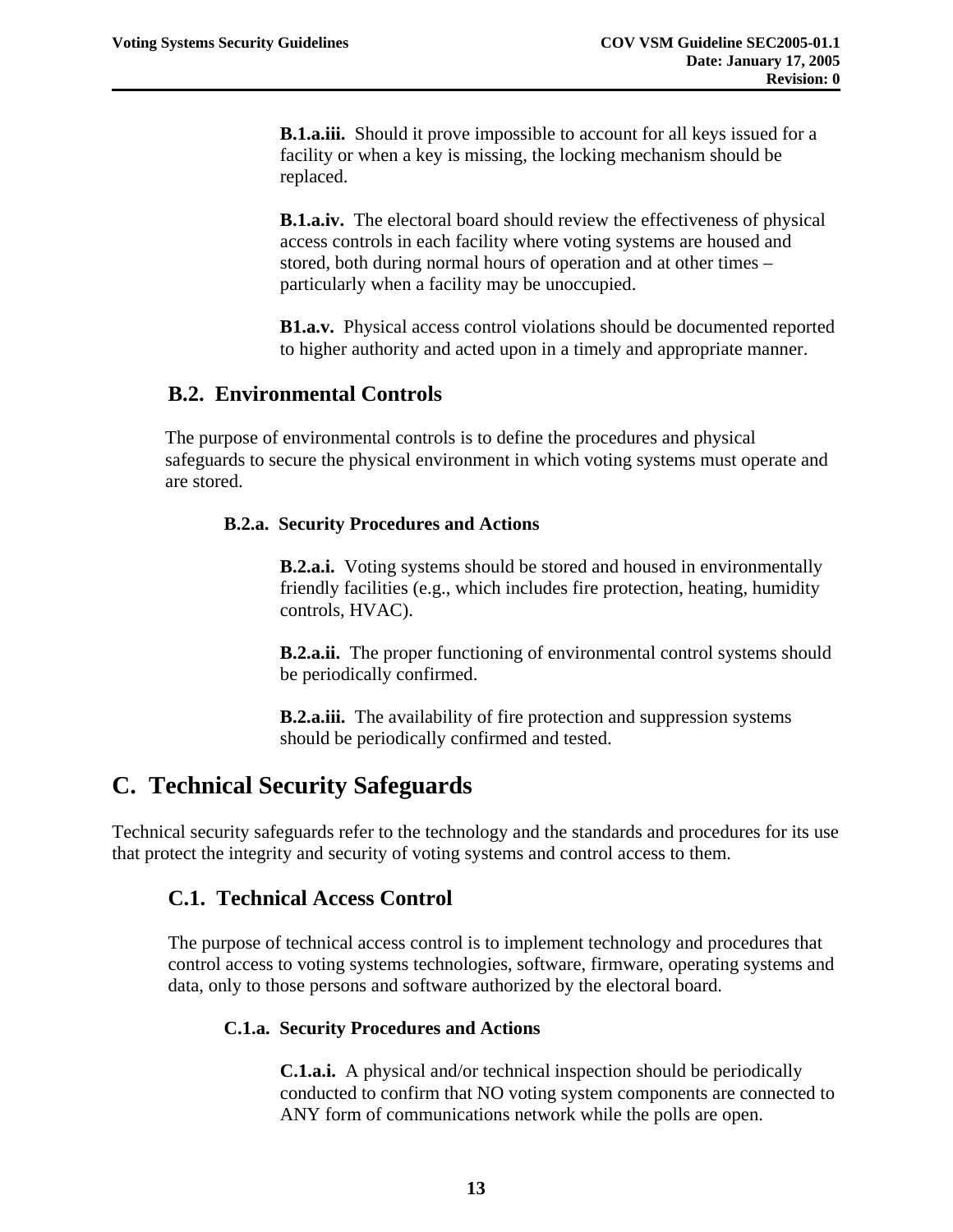<span id="page-17-0"></span>**C.1.a.ii.** For those voting system components that are capable of being password protected, the passwords should be composed of a mixture of letters and numbers, with at least one capital letter.

**C.1.a.iii.** For those voting system components that are capable of being password protected, the passwords should be at least eight (8) digits long.

**C.1.a.iv.** For those voting system components that are capable of being password protected, the passwords should be changed at least every 90 days.

**C.1.a.v.** For all password-protected voting system components that posse an automatic logoff feature, automatic logoff should occur after three (3) failed attempts to enter a correct password.

**C.1.a.vi.** Password access to voting systems should be terminated IMMEDIATELY when an individual's employment or contract is terminated, or when an individual no longer requires access or when an individual's access status is changed.

**C.1.a.vii.** For those voting system components that are capable of being password protected, a password should not be reset without physically authenticating the identity of the person requesting that the password be reset and the fact that the person has been granted access to the voting system component.

### **C.2. Configuration Management**

The purpose of configuration management is to implement technology and procedures that control the hardware, firmware, software, and documentation configurations of voting systems so that only those hardware, firmware, and software components that have been qualified by Independent Testing Agencies and certified by the Commonwealth become part of a local jurisdiction's voting systems configurations. Configuration Management essentially consists of four tasks:

- **Identification:** this is the specification, identification of all voting systems components and their inclusion in the Configuration Management Database.
- **Control:** this is the management of each voting systems component, specifying who is authorized to "change" (e.g., modify, move) it and whose approval is required for the "change".
- **Status:** this task is the recording of the status (e.g., modifications, problems, movements, Etc.) of all voting systems components in the Configuration Management Database, and the maintenance of this information.
- **Verification:** this task involves local reviews and third-party reviews (if conducted) to ensure that the information contained in the Configuration Management Database is accurate.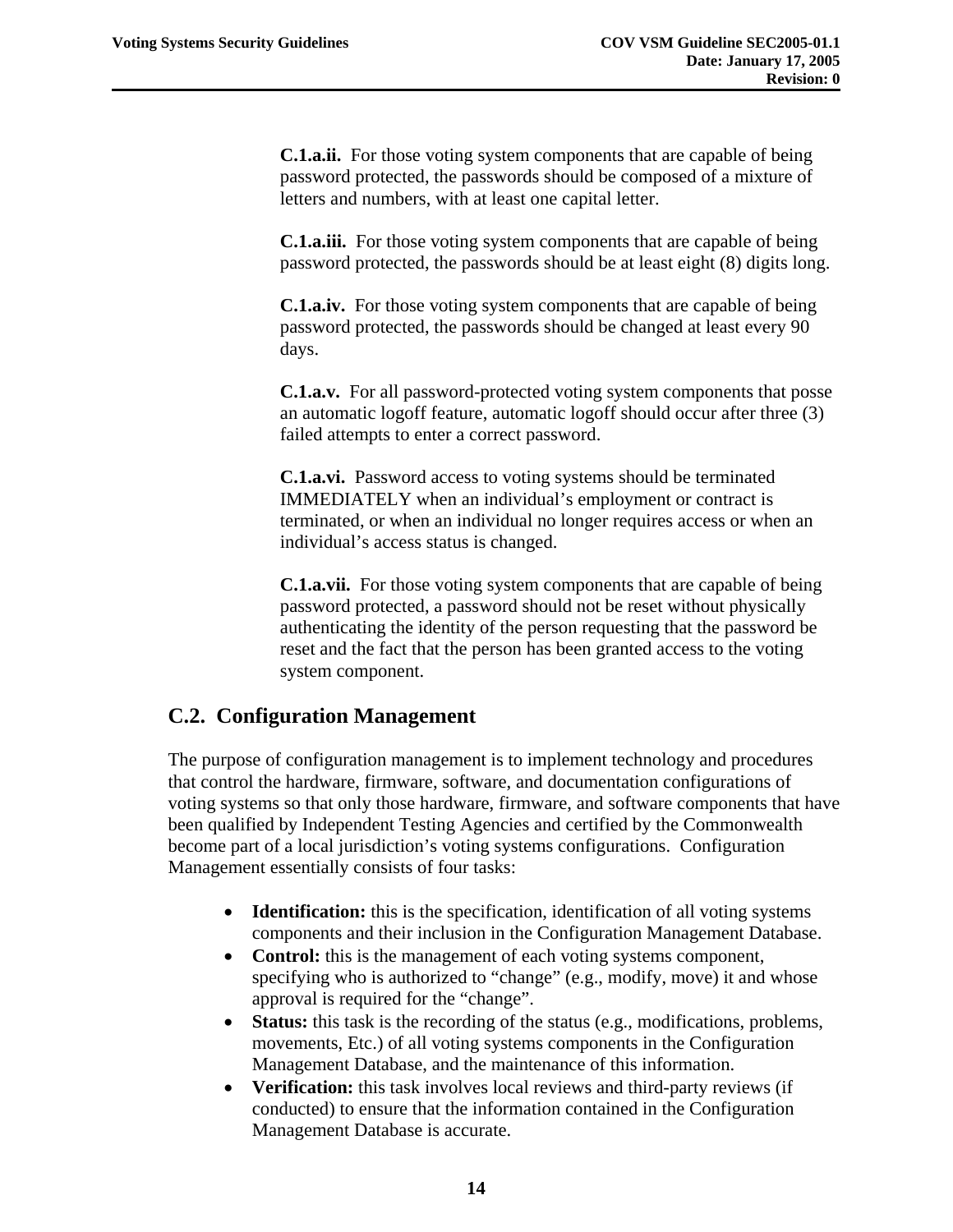#### **C.2.a. Security Procedures and Actions**

**C.2.a.i.** A Configuration Management Database should include all the information available (e.g., nomenclature, make, model, serial number, date of manufacture, date of purchase, date of failures/problems, date of repairs/fixes, name, address, and telephone number of vendor, name address, and telephone number of person who authorized repair/fix, certification status, location, Etc.) on each uniquely identifiable voting system component.

**C.2.a.ii.** The Configuration Management Database should maintained in Microsoft Excel or Microsoft Access.

**C.2.a.iii.** There are three generally accepted methods used for erasing or otherwise making unreadable sensitive information on hard drives or floppy disks:

- **Overwriting:** Overwriting of sensitive means replacing previously stored information on a hard drive or floppy disk with a predetermined pattern of meaningless information. This effectively renders the data unrecoverable, but the process should be correctly understood and carefully implemented. Overwriting or degaussing should be accomplished whenever a voting system is being transferred to another local jurisdiction or is being traded-in with a vendor.
- **Degaussing:** A process whereby the magnetic media are erased using a strong magnet. Properly applied, degaussing renders any previously stored information on the magnetic disks unreadable. Overwriting or degaussing should be accomplished whenever a voting system is being transferred to another local jurisdiction or is being traded-in with a vendor.
- **Physical Destruction:** Hard drives and floppy disks should be physically destroyed when they are defective and cannot be economically repaired or when the voting system has been declared surplus or is being disposed of. Physical destruction should be accomplished to an extent that precludes any possible further use of the hard drive or floppy disk.

**C.2.a.iv.** Deleting files removes information from storage media in a manner that renders it unreadable unless special utility software or techniques are used to recover the cleared data. However, because the deleting process does not prevent information from being recovered by technical means, it is not considered an acceptable method of removing information from voting system hard disk or floppy disk storage media.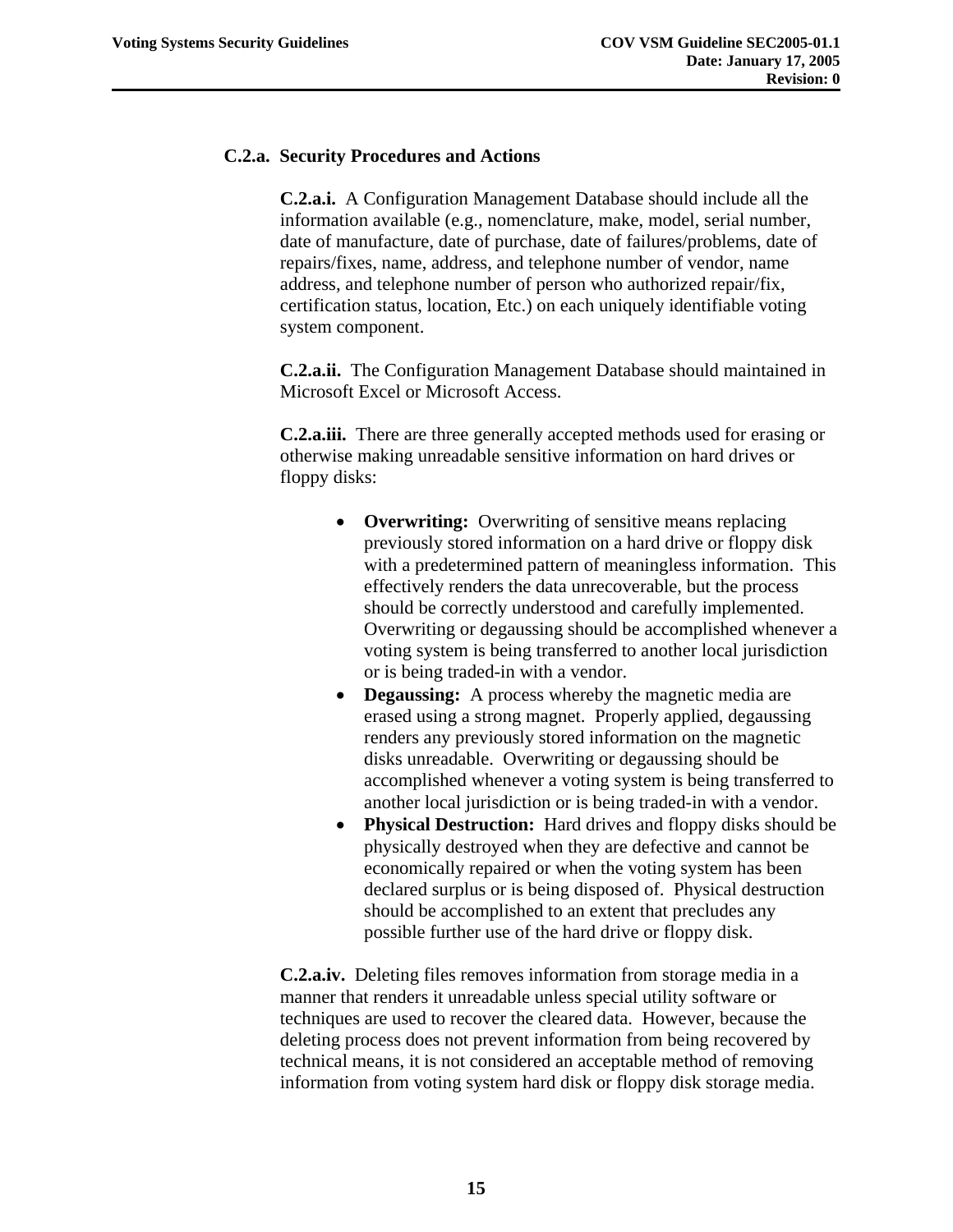### <span id="page-19-0"></span>**C.3. Testing**

The purpose of testing is to implement technology and procedures that demonstrate and confirm to the greatest extent possible that the voting systems in use within a local jurisdiction are identical to the voting systems certified by the State Board of Elections and that the voting system is functioning in a manner that assures the accurate recording of votes and reporting of results.

#### **C.3.a. Security Procedures and Actions**

**C.3.a.i.** The step-by-step procedures that are followed in the conduct of the Logic and Accuracy Testing of each voting system should be documented.

**C.3.a.ii.** The design of the Logic and Accuracy Test should be directed, supervised and approved by the electoral board.

**C.3.a.iii.** The results of each Logic and Accuracy Test for each voting system should be documented and signed by an electoral board member and retained for a period of one year.

**C.3.a.iv.** The step-by-step procedures that are followed in the conduct of the Acceptance Testing of each voting system should be documented.

**C.3.a.v.** The results of each Acceptance Test for each voting system should be documented and signed by an electoral board member and retained for as long as the electoral board retains possession of the voting system.

**C. 3.a.vi.** When feasible, notice of the dates on which Logic and Accuracy Testing will be accomplished should be made available to the media and to political parties. In the event there are witnesses to the testing, their presence should be documented.

### **C.4. Network Security**

The purpose of network security is to implement technology and procedures that guard against unauthorized access to voting systems through an electronic communications network (e.g., dial-up, LAN, WAN, Internet, Etc.).

#### **C.4.a. Security Procedures and Actions**

**C.4.a.i.** A physical and/or technical inspection should be periodically conducted to confirm that NO voting system components are connected to ANY form of communications network (e.g., dial-up, LAN, WAN, Internet, Etc.) while the polls are open.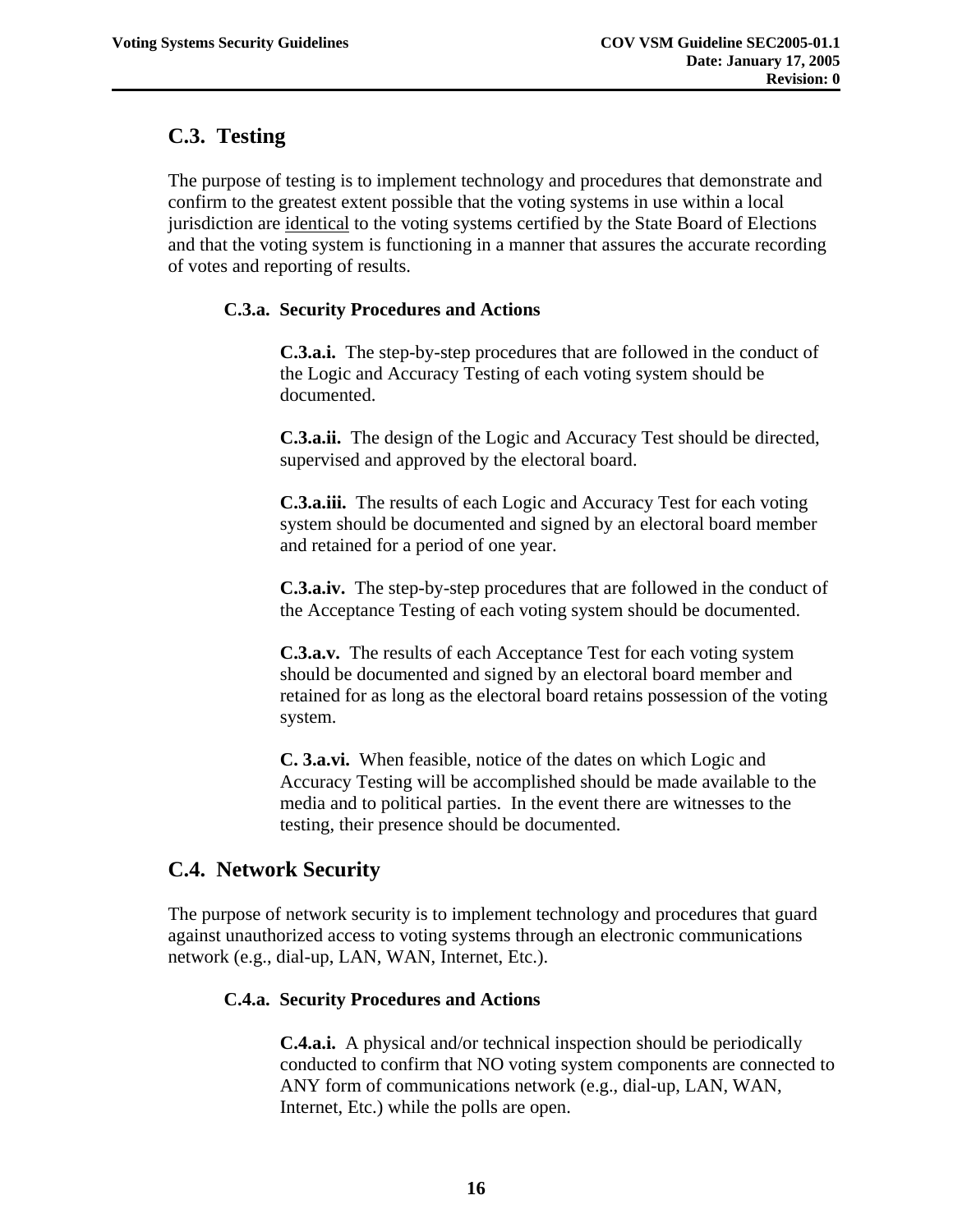**C.4.a.ii.** Any approval to connect any voting system component to a communications network of any type, for any purpose other than voting system setup or opening and closing the polls, should be in writing and from the State Board of Elections only. This approval should be retained for as long as the connection is maintained or until the approval is superseded.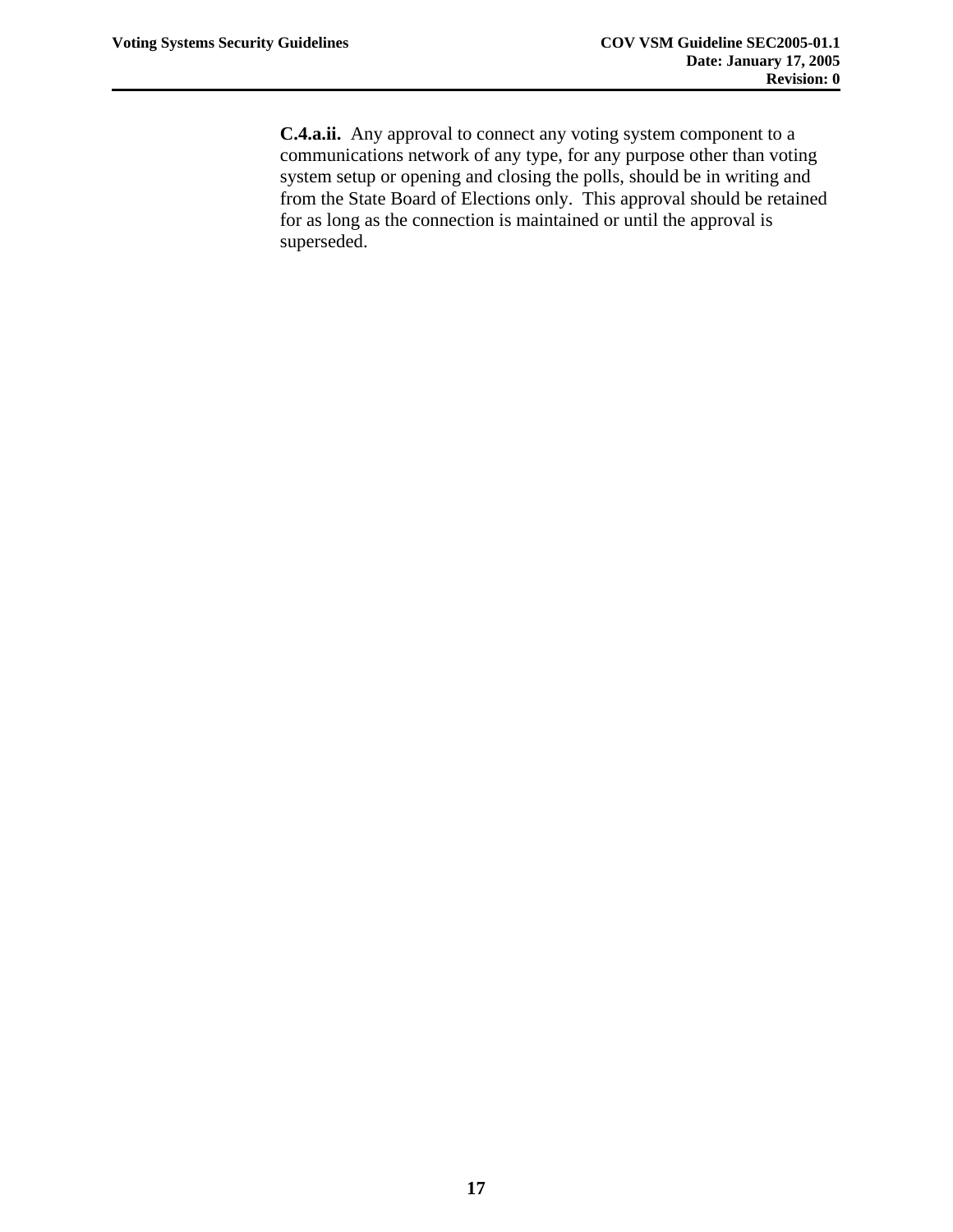## **Glossary**

<span id="page-21-0"></span>**Acceptance Testing -** The purpose of acceptance testing is to demonstrate and confirm to the greatest extent possible that the voting systems purchased or leased by a local jurisdiction are identical to the voting systems certified by the State Board of Elections and that the voting systems equipment and software is fully functional and capable of satisfying the administrative and statutory requirements of the local jurisdiction. Acceptance testing is conducted when voting systems are initially received by the local electoral board from a vendor or other outside source (e.g., another local jurisdiction).

**Access Control -** The purpose of access control is to implement technology and procedures that control access to voting systems only to those persons and software authorized by the Chairman of the electoral board and/or the general registrar. The entire subject of voting systems security is based upon access control, without which voting systems security cannot, by definition, exist.

**Access Management -** The purpose of access management is to ensure that access to voting systems is consistent with the applicable requirements of Federal and to Commonwealth statutes, State Board of Elections policy and standards, and local electoral board procedures.

**Administrative Safeguards -** Those standards, procedures, and actions taken to manage the selection, development, implementation, and maintenance of security measures to protect voting systems and to manage the conduct of elections personnel in relation to the protection of voting systems.

**Alteration -** Any physical intrusion into voting system hardware or installation of non-certified software.

**Authentication -** Authentication refers to the verification of the authenticity of a person's identity. Authentication techniques usually form the basis for all forms of access control to voting systems.

**Authorization -** The process whereby the Chairman of the electoral board or general registrar approves a specific action or approves the granting of access to voting system components for a specific individual.

**Authorized Personnel** – Those individuals granted access to voting system components by an electoral board.

**Availability -** Ensuring that voting systems and the necessary supporting components are available for use when they are needed.

**Best Practice -** A management or technical policy, standard, guideline, procedure or practice that has consistently been shown to improve the security of information technology resources.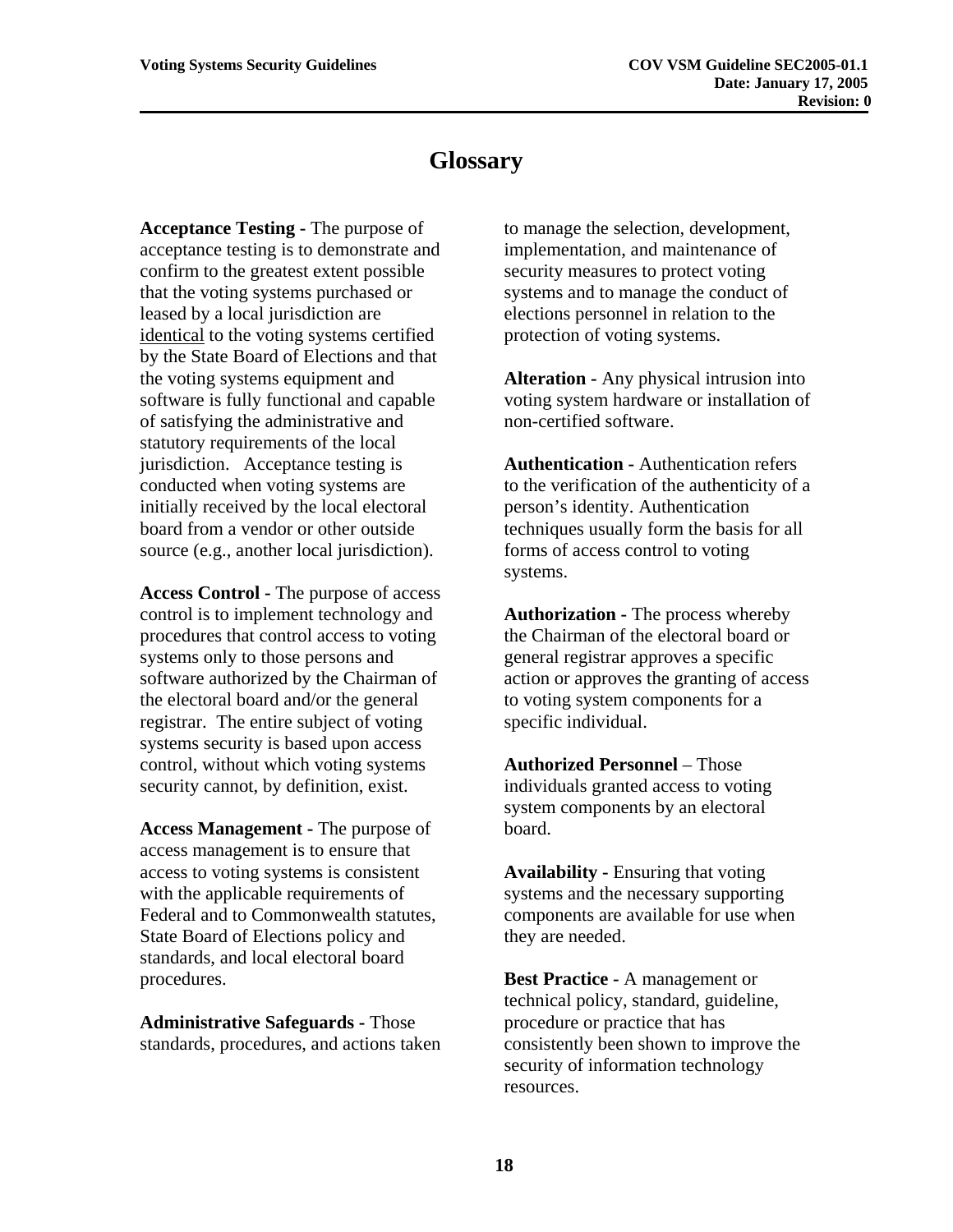**Certification Testing -** The purpose of certification testing is to verify that the design and performance of the voting system being tested comply with all of the requirements of the *Code of Virginia*. Certification testing is not intended to exhaustively test all of the voting system hardware and software attributes; these are evaluated during qualification testing. However, all voting system functions, that are essential to the conduct of an election, are evaluated.

**Configuration Management -** The purpose of configuration management is to implement technology and procedures that control the hardware, firmware, software, and documentation configurations of voting systems so that only those hardware, firmware, and software components that have been qualified by Independent Testing Agencies and certified by the Commonwealth become part of a local jurisdiction's voting systems configurations.

#### **Configuration Management Database -**

An electronic or non-electronic permanent record of all required configuration management data associated with all voting system components for which a local jurisdiction is accountable.

**Confidentiality -** Assurance that information is shared only among authorized persons or organizations. Breaches of Confidentiality can occur when data is not handled in a manner adequate to safeguard the confidentiality of the information concerned. Such disclosure can take place by word of mouth, by printing, copying, e-mailing or creating documents and other data etc. The classification of the information should determine is confidentiality and hence the appropriate safeguards.

**Control (CM) -** The management of each voting systems component, specifying who is authorized to "change" (e.g., modify, move) it and whose approval is required for the "change".

**Elections Personnel -** All personnel employed or appointed/designated to support the testing, preparation, operation, movement, or storage of voting systems.

**Environmental Controls -** The purpose of environmental controls is to define the procedures and physical safeguards to secure the physical environment in which voting systems must operate and are stored.

**House -** To place voting systems in a facility when in use.

**Identification (CM) -** The specification and identification of all voting system components and their inclusion in a Configuration Management Database.

#### **Independent Testing Authority -**

Companies selected by the National Association of State Election Directors (NASED) or the National Institute of Standards and Technology (NIST) to conduct qualification testing for voting systems."

#### **Information Security Principles –**

1. Voting systems are critical and vital assets to the Commonwealth.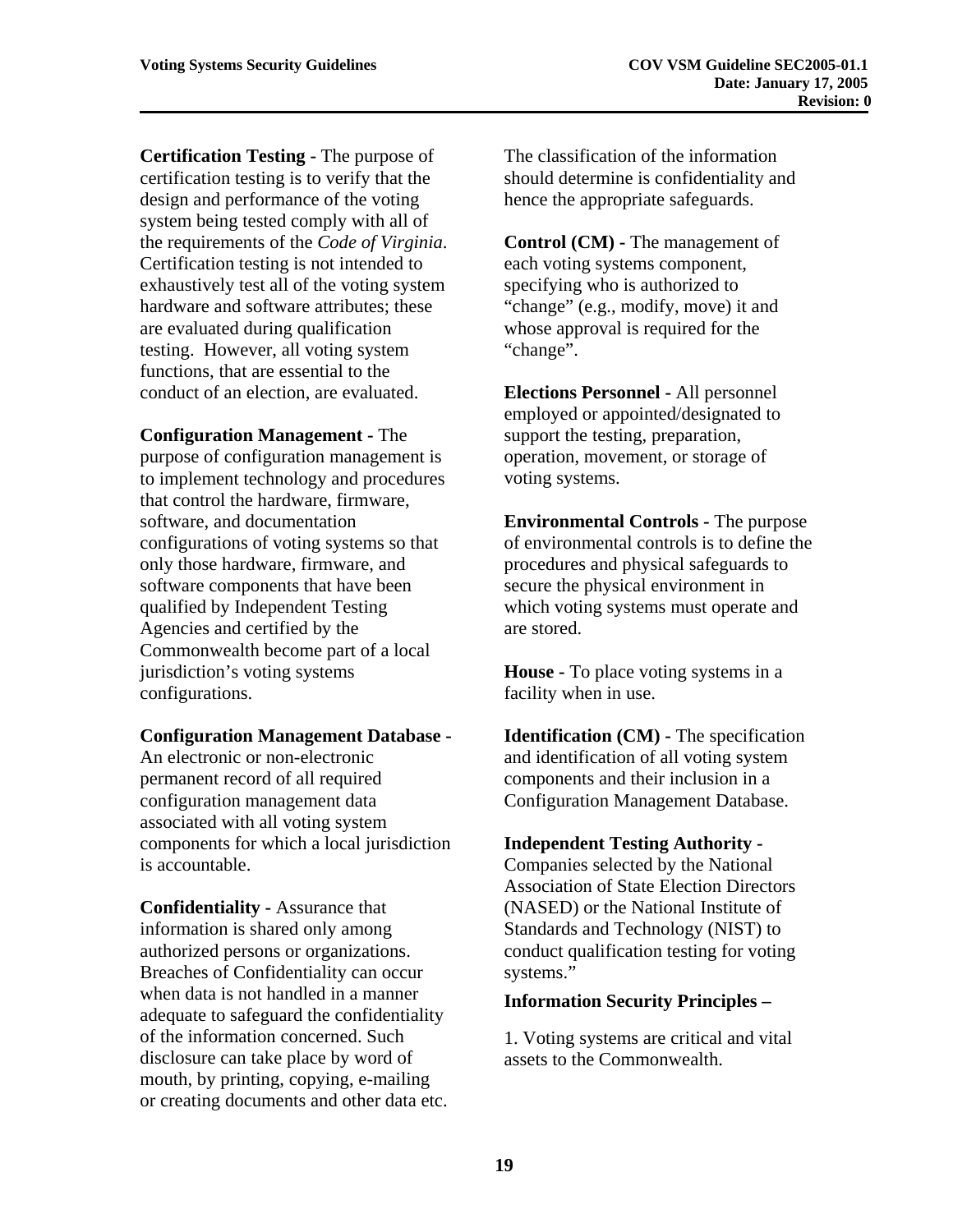2. These assets require a degree of protection commensurate with their value (material and non-material) to the Commonwealth.

3. Measures should be taken to protect these assets against accidental or unauthorized disclosure, alteration or destruction, as well as to assure their security, reliability, integrity and availability.

4. The protection of assets is a management responsibility.

5. Access to voting systems must be strictly controlled.

6. Information that is sensitive or confidential must be protected from unauthorized access or alteration.

7. Voting system components that are essential to the proper functioning of voting systems must be protected from theft, vandalism, tampering, alteration, loss or destruction.

8. Risks to voting systems must be managed. The expense of security safeguards must be appropriate to the value of the assets being protected.

9. The integrity of voting system software must be assured. Changes to software must be made only in authorized and acceptable ways.

10. Security needs must be considered and addressed in all phases of elections operations.

11. Security awareness and training of elections personnel is one of the most effective means of reducing vulnerability to security risks and must be continually emphasized and reinforced. All

elections personnel must be accountable for their actions relating to voting systems.

12. Voting Systems Security Programs must be responsive and adaptable to changing operational and environmental vulnerabilities and technologies.

**Integrity - Assurance that voting system** components are authentic and complete.

**LAN (Local Area Network) -** A

computer network that covers a relatively small area. Most LANs are kept to a single building or group of buildings. However, one LAN can be connected to other LANs over any distance via telephone lines and radio waves.

**Logic and Accuracy Testing -** The purpose of logic and accuracy testing is to demonstrate and confirm to the greatest extent possible that the voting systems in use within a local jurisdiction are identical to the voting systems certified by the State Board of Elections and accepted by the local electoral board. Logic and accuracy testing is conducted before and after each election.

**Network Security -** The purpose of network security is to implement technology and procedures that guard against unauthorized access to voting systems through an electronic communications network (e.g., dial-up, LAN, WAN, Internet, Etc.).

**Physical Access Controls -** The purpose of physical access controls is to define the procedures and physical safeguards to control physical access to voting systems and the facility or facilities in which they are housed, while ensuring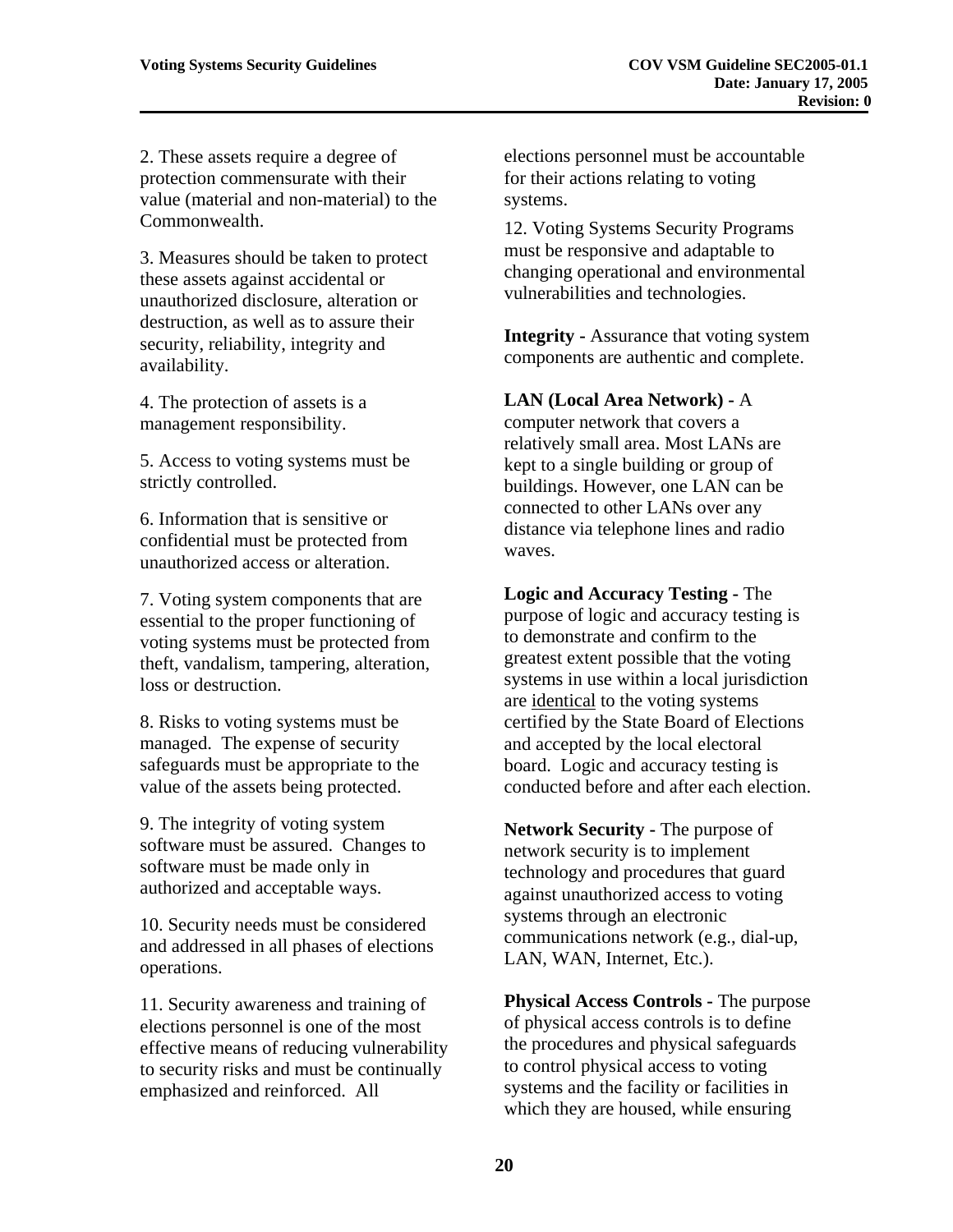that properly authorized personnel are allowed access.

**Physical Safeguards -** Those standards, procedures, and actions taken to protect voting systems and related facilities and equipment, from natural and environmental hazards, as well as, tampering, vandalism, and theft.

**Qualification Testing -** The purpose of qualification testing is to demonstrate that the voting system complies with the requirements of its own design specifications. This testing encompass selective in-depth examination of software; inspection and evaluation of voting system documentation; tests of hardware under conditions simulating the intended storage, operation, transportation, and maintenance environments; and tests to verify system performance and function under normal and abnormal operating conditions. An Independent Testing Authority (ITA) normally conducts qualification testing.

#### **Security Awareness and Training -**

The purpose of security awareness and training is to promote Elections Personnel awareness, training and responsibility with respect to security risks, policy, standards, guidelines, and procedures related to the protection of voting systems.

**Security Breach -** Any event or action that compromises the security, confidentiality, integrity or availability of voting systems and the elections process they support.

**Security Contingency Planning -** The purpose of security contingency planning to provide for the continued

security of voting systems in the event of a disruption in the normal operational environment caused by a voting systems security policy, standard, or procedure having been violated and/or a security safeguard having been breached. A secondary purpose of security contingency planning is to minimize the effect of such disruptions.

**Security Incident - Any act or** circumstance involving classified information that deviates from the requirements of governing security publications. For example, compromise, possible compromise, inadvertent disclosure, and deviation.

**Security Incident Handling -** The purpose of security incident handling is to respond to a suspected or known instance where voting systems security policy, standards, and procedures have been violated and/or a security safeguard has been breached.

#### **Security Monitoring and Review**

**Control -** The purpose of security monitoring and review control is to ensure that the implementation and maintenance of security safeguards are adequately documented and managed and that accountability can be established.

**Security Risk Assessment -** The purpose of security risk assessment is to identify and evaluate the risks to which a local jurisdiction's voting systems are exposed.

**Status (CM) - The management of each** voting systems component, specifying who is authorized to "change" (e.g.,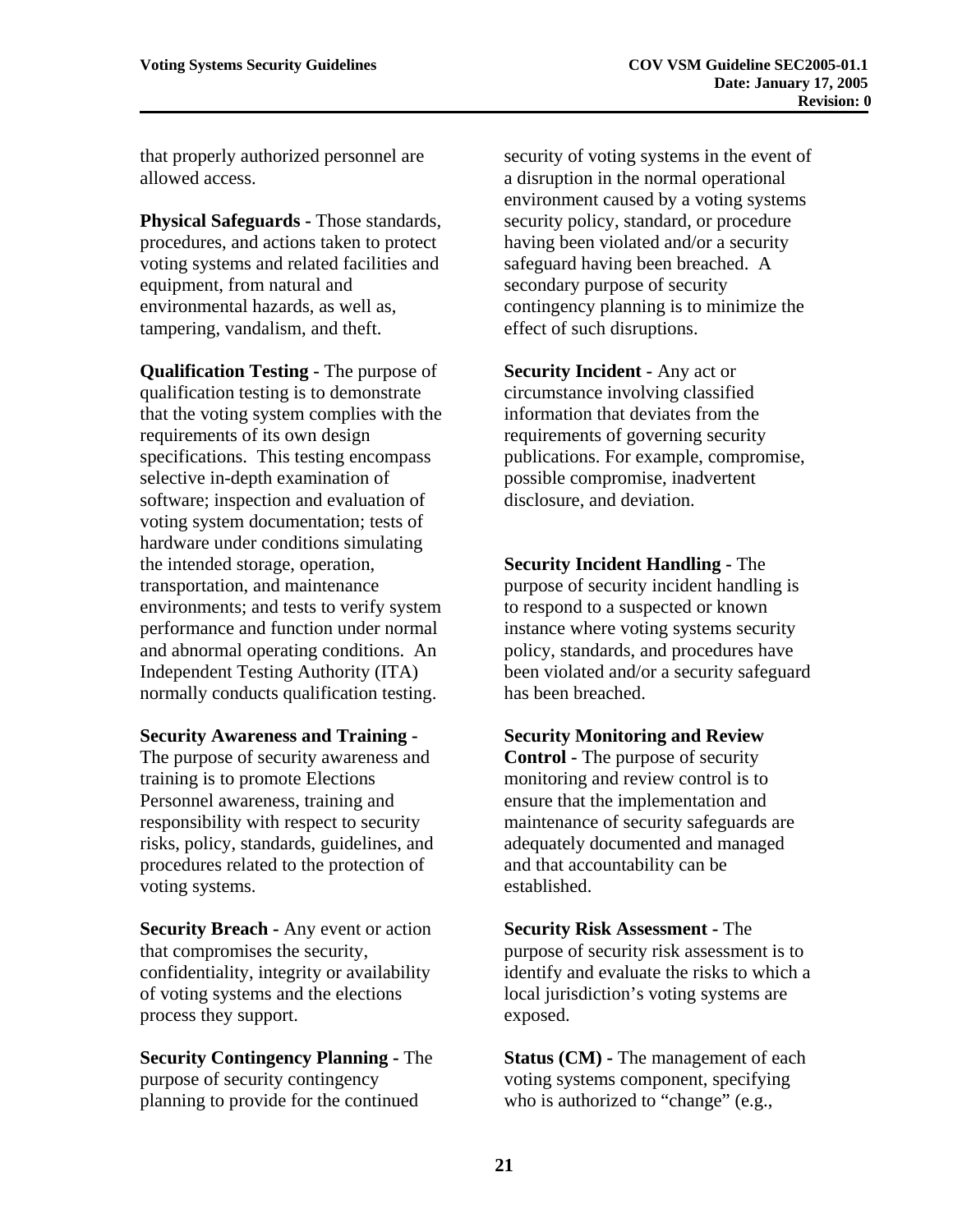modify, move) it and whose approval is required for the "change".

**Store –** To place voting systems in a facility when not in use.

**Technical Safeguards -** The technology and the standards and procedures for its use that protect voting systems and control access to them.

**Testing -** The purpose of testing is to implement technology and procedures that demonstrate and confirm to the greatest extent possible that the voting systems in use within a local jurisdiction are identical to the voting systems certified by the State Board of Elections. Acceptance Testing is conducted when voting systems are initially received from a vendor or other outside source (e.g., another local jurisdiction). Logic and Accuracy Testing is conducted before and after each election.

**Third-party - A party other than an** electoral board member or another election official, such as a County or City auditor or a private contractor, providing independent assessment or audit services.

**Verification (CM) - The local review** and/or third-party review to ensure that the information contained in a Configuration Management Database is accurate.

**Voting System** - The term "voting system" refers to the total combination of mechanical, electro-mechanical and electronic equipment (including the software, firmware, and documentation required to program, control, and support the equipment) that is used to: define ballots; cast and count votes; report or display election results; and to maintain and produce any review trail information; and the practices and associated documentation used to: identify voting system components and versions of such components; test the system during its development and maintenance; maintain records of system errors and defects; to determine specific system changes to be made a system after the initial qualification of the system; and make available any materials to the voter (such as notices, instructions, forms, or paper ballots).

**WAN (Wide Area Network) -** A communications network that covers a wide geographic area, such as a city, county or state. It usually consists of several LANs.